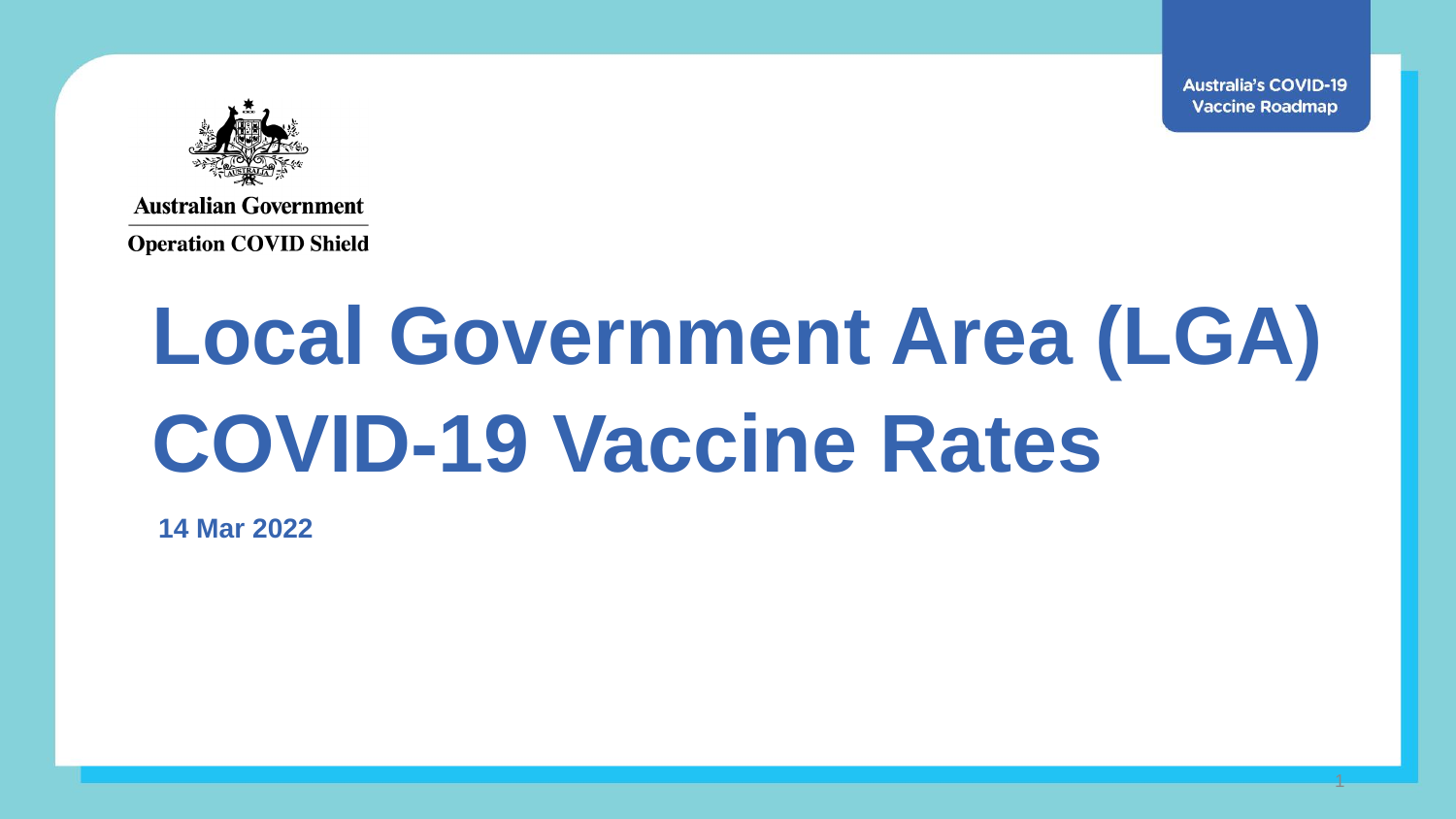#### **Data caveats:**

#### **Note on areas with large remote and very remote areas:**

The process of geocoding addresses in very remote areas and remote areas can lead to artificially low vaccine dose count records in those areas (as addresses cannot be 'pinpointed' to a specific client location, and therefore LGA). Vaccine rates in these areas have not been provided, and the areas have been highlighted to indicate they are remote or very remote. For vaccine rates relevant to these areas, please consult the weekly SA4 data release from Operation COVIDShield. SA4 data is generally of larger population regions, so undercounting of doses has less impact on overall coverage ratios.

#### **Methodology underpinning LGA Remoteness classification:**

LGA 'remoteness' is calculated by a assigning a modal remoteness value for each LGA, based on where the majority of the population in each LGA live - using 2016 Census meshblock population counts. Remote and Very Remote classifications accord with the same values if using the Modified Monash Model of remoteness.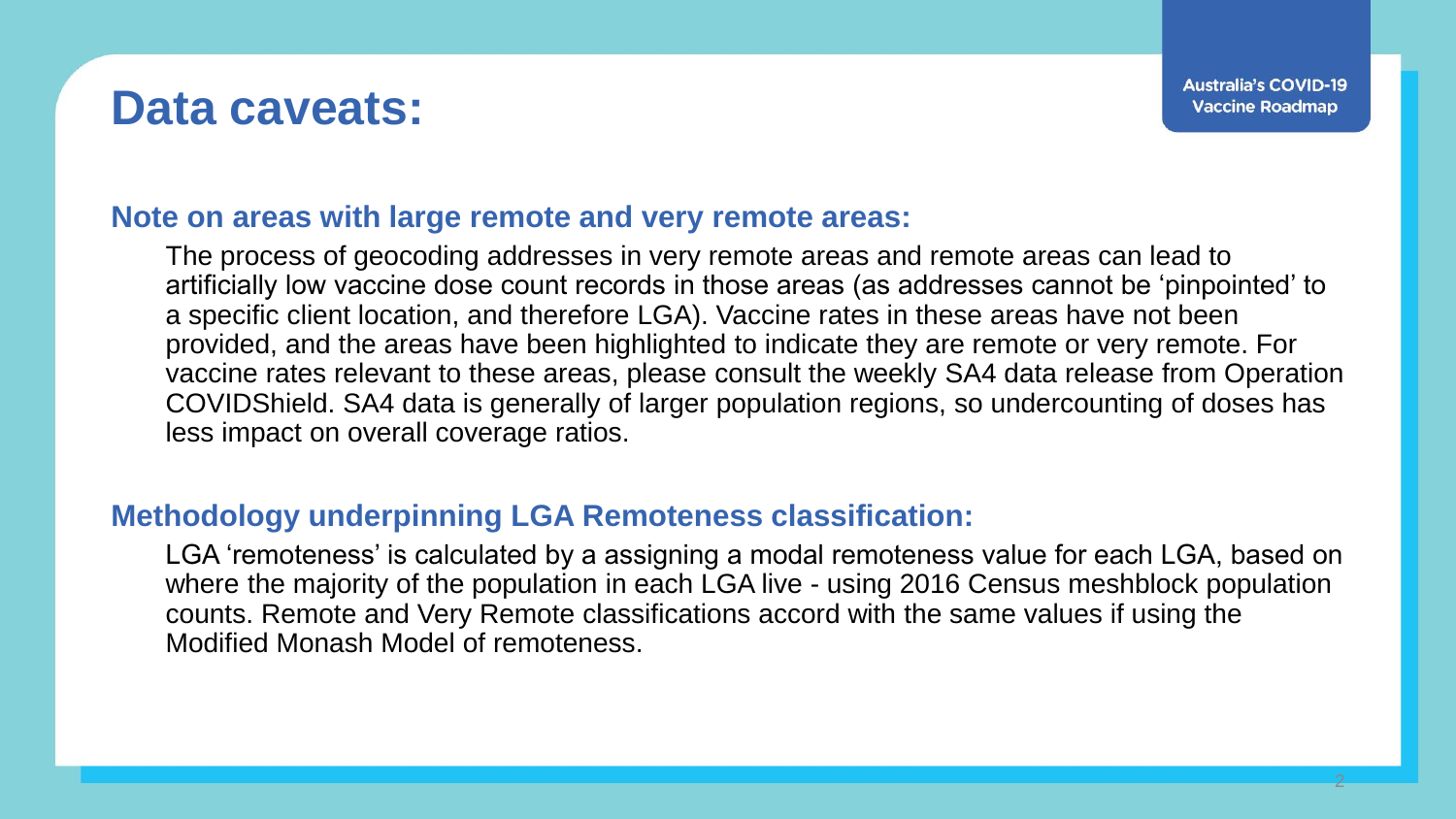#### **Australian Capital Territory Data as at:**

**13 Mar 2022**

3

| <b>State of Residence</b>                         | <b>LGA Name of Residence</b> | 1% Received dose 1 | <sup>1</sup> % Received dose 2 | $\%$ Eligible Received more than 2 16 and over - LGA Population<br>doses |         |
|---------------------------------------------------|------------------------------|--------------------|--------------------------------|--------------------------------------------------------------------------|---------|
| Australian Capital Territory   Unincorporated ACT |                              | $-95%$             | -95%                           | 72.6%                                                                    | 344,037 |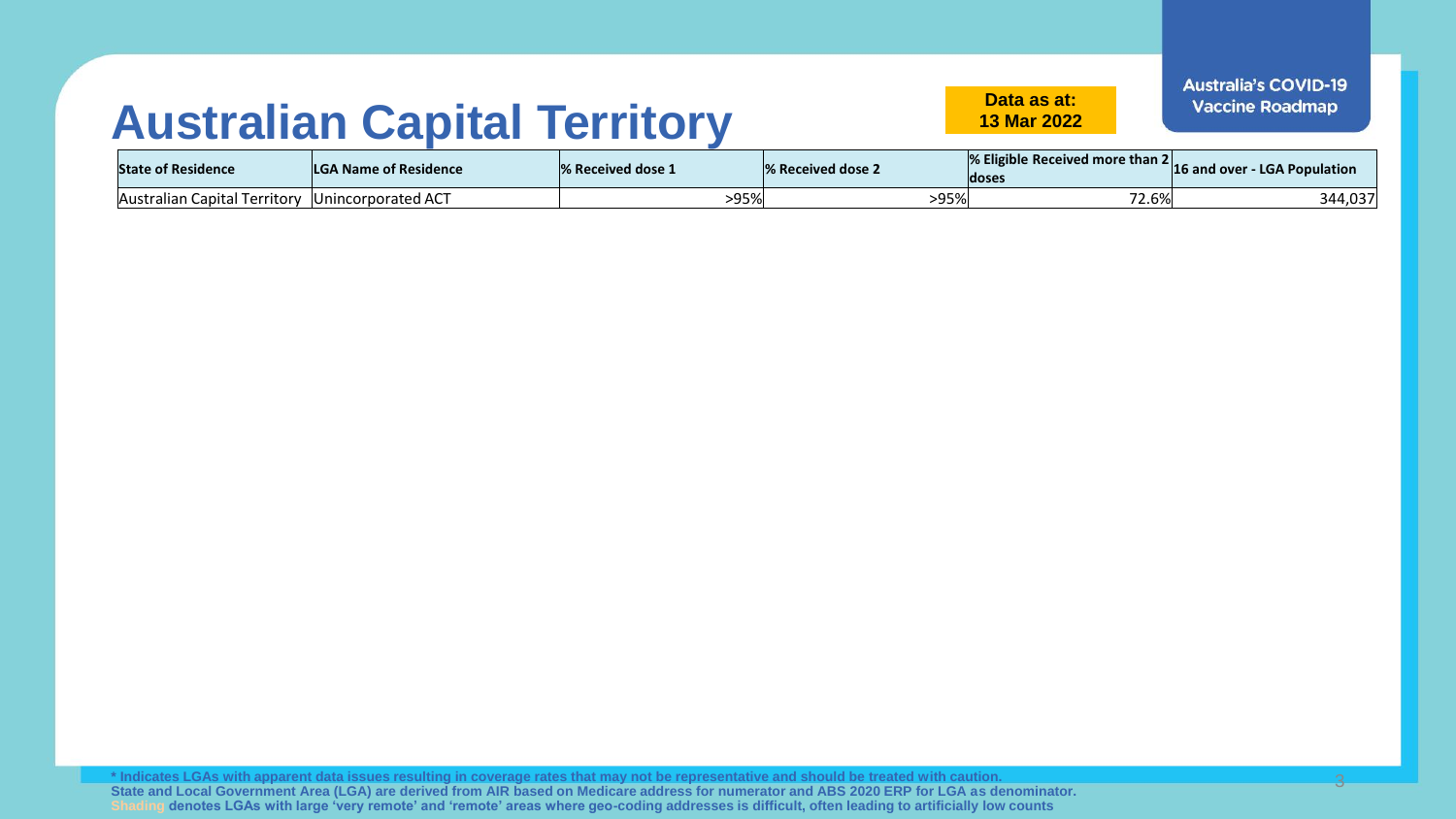#### **New South Wales Data as at:**

**13 Mar 2022**

**Australia's COVID-19 Vaccine Roadmap** 

4

| <b>State of Residence</b> | <b>LGA Name of Residence</b> | % Received dose 1 | % Received dose 2 | % Eligible Received more than $2 _{16}$ and over - LGA Population<br>doses |         |
|---------------------------|------------------------------|-------------------|-------------------|----------------------------------------------------------------------------|---------|
| New South Wales           | Albury (C)                   | >95%              | >95%              | 64.5%                                                                      | 43,628  |
| New South Wales           | Armidale Regional (A)        | 92.3%             | 90.6%             | 66.2%                                                                      | 24,178  |
| New South Wales           | Ballina (A)                  | >95%              | >95%              | 61.9%                                                                      | 37,070  |
| New South Wales           | Balranald (A)                | >95%              | 91.4%             | 54.8%                                                                      | 1,819   |
| <b>New South Wales</b>    | Bathurst Regional (A)        | >95%              | 94.4%             | 62.9%                                                                      | 35,016  |
| New South Wales           | Bayside (A)                  | 90.4%             | 88.3%             | 53.8%                                                                      | 152,077 |
| New South Wales           | Bega Valley (A)              | >95%              | >95%              | 68.0%                                                                      | 28,700  |
| <b>New South Wales</b>    | Bellingen (A)                | >95%              | >95%              | 61.9%                                                                      | 10,644  |
| New South Wales           | Berrigan (A)                 | >95%              | >95%              | 69.8%                                                                      | 7,255   |
| New South Wales           | Blacktown (C)                | >95%              | >95%              | 55.8%                                                                      | 290,638 |
| New South Wales           | Bland (A)                    | >95%              | 94.7%             | 63.3%                                                                      | 4,666   |
| New South Wales           | Blayney (A)                  | >95%              | >95%              | 63.8%                                                                      | 5,757   |
| New South Wales           | Blue Mountains (C)           | >95%              | >95%              | 71.6%                                                                      | 64,079  |
| <b>New South Wales</b>    | Bogan (A)                    | N/A               | N/A               | N/A                                                                        | 1,950   |
| <b>New South Wales</b>    | Bourke (A)                   | N/A               | N/A               | N/A                                                                        | 1,902   |
| <b>New South Wales</b>    | <b>Brewarrina (A)</b>        | N/A               | N/A               | N/A                                                                        | 1,178   |
| New South Wales           | Broken Hill (C)              | 93.2%             | 92.1%             | 61.9%                                                                      | 14,167  |
| <b>New South Wales</b>    | Burwood (A)                  | 94.5%             | 92.4%             | 57.2%                                                                      | 35,564  |
| New South Wales           | Byron (A)                    | 87.9%             | 85.7%             | 50.6%                                                                      | 29,221  |
| New South Wales           | Cabonne (A)                  | >95%              | >95%              | 63.3%                                                                      | 10,630  |
| New South Wales           | Camden (A)                   | >95%              | >95%              | 54.6%                                                                      | 79,789  |
| New South Wales           | Campbelltown (C) (NSW)       | >95%              | >95%              | 54.8%                                                                      | 133,347 |
| New South Wales           | Canada Bay (A)               | 87.0%             | 85.9%             | 66.5%                                                                      | 80,392  |
| New South Wales           | Canterbury-Bankstown (A)     | 94.3%             | 92.0%             | 50.5%                                                                      | 299,273 |
| <b>New South Wales</b>    | Carrathool (A)               | N/A               | N/A               | N/A                                                                        | 2,143   |
| New South Wales           | Central Coast (C) (NSW)      | >95%              | >95%              | 61.0%                                                                      | 277,040 |
| <b>New South Wales</b>    | <b>Central Darling (A)</b>   | N/A               | N/A               | N/A                                                                        | 1,430   |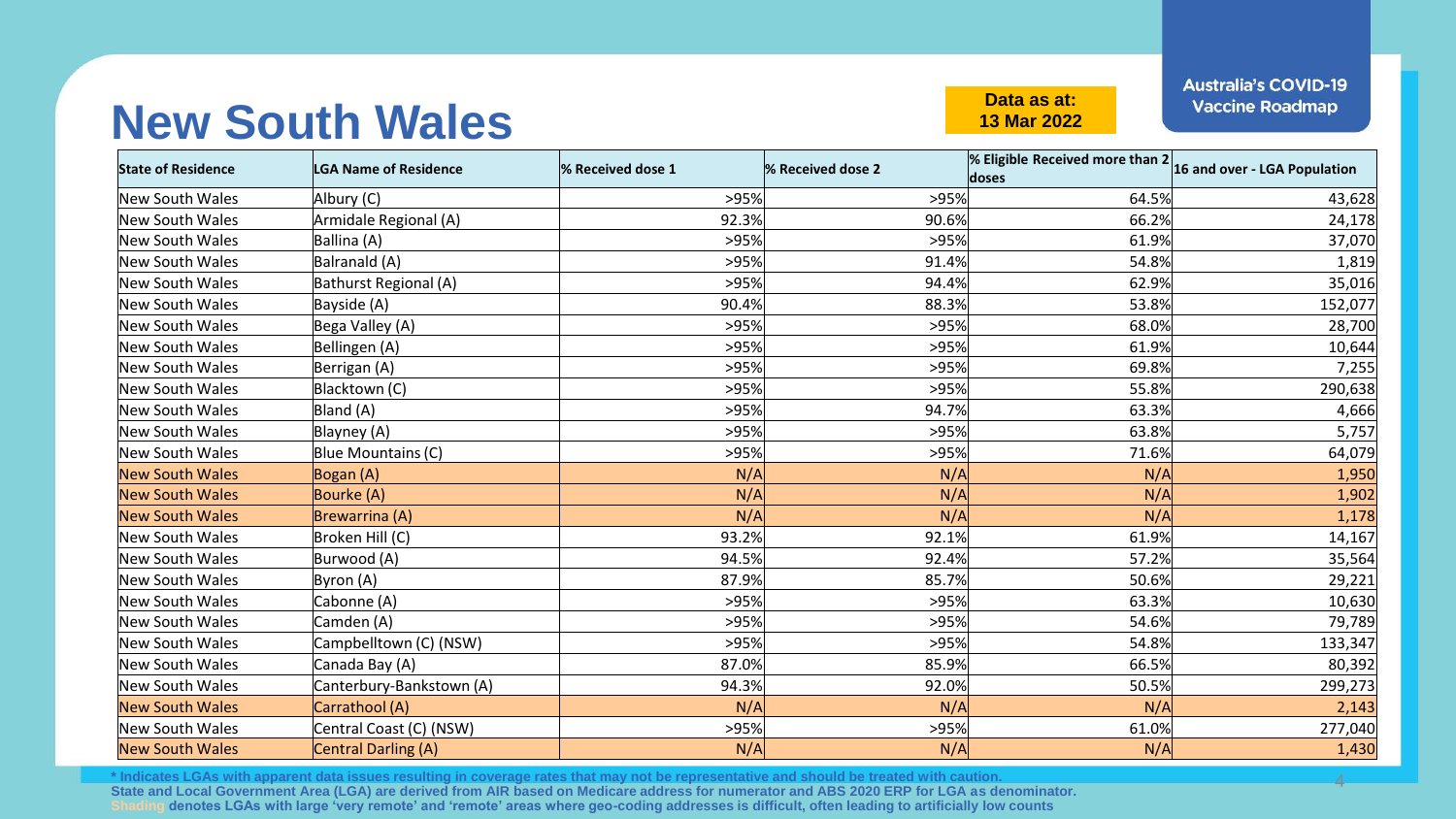**13 Mar 2022**

**Australia's COVID-19 Vaccine Roadmap** 

5

# **New South Wales (continued) Data as at:**

| <b>State of Residence</b> | <b>LGA Name of Residence</b>      | % Received dose 1 | % Received dose 2 | <b>% Eligible Received more than <math>2 16</math> and over - LGA Population</b><br>doses |         |
|---------------------------|-----------------------------------|-------------------|-------------------|-------------------------------------------------------------------------------------------|---------|
| New South Wales           | Cessnock (C)                      | >95%              | >95%              | 53.3%                                                                                     | 47,600  |
| New South Wales           | Clarence Valley (A)               | >95%              | >95%              | 59.0%                                                                                     | 42,404  |
| <b>New South Wales</b>    | Cobar (A)                         | N/A               | N/A               | N/A                                                                                       | 3,434   |
| New South Wales           | Coffs Harbour (C)                 | >95%              | >95%              | 56.9%                                                                                     | 62,057  |
| New South Wales           | Coolamon (A)                      | >95%              | >95%              | 60.2%                                                                                     | 3,383   |
| <b>New South Wales</b>    | Coonamble (A)                     | N/A               | N/A               | N/A                                                                                       | 2,985   |
| New South Wales           | Cootamundra-Gundagai Regional (A) | >95%              | >95%              | 68.9%                                                                                     | 9,022   |
| New South Wales           | Cowra (A)                         | >95%              | >95%              | 62.0%                                                                                     | 10,283  |
| New South Wales           | Cumberland (A)                    | >95%              | 94.2%             | 46.5%                                                                                     | 190,814 |
| New South Wales           | Dubbo Regional (A)                | >95%              | >95%              | 59.4%                                                                                     | 41,696  |
| New South Wales           | Dungog (A)                        | >95%              | >95%              | 63.1%                                                                                     | 7,703   |
| New South Wales           | Edward River (A)*                 | 71.3%             | 70.3%             | 63.6%                                                                                     | 7,341   |
| New South Wales           | Eurobodalla (A)                   | >95%              | >95%              | 69.7%                                                                                     | 32,891  |
| New South Wales           | Fairfield (C)                     | >95%              | 94.9%             | 49.6%                                                                                     | 169,138 |
| New South Wales           | Federation (A)                    | >95%              | >95%              | 67.7%                                                                                     | 10,319  |
| New South Wales           | Forbes (A)                        | >95%              | >95%              | 63.7%                                                                                     | 7,728   |
| New South Wales           | Georges River (A)                 | 91.4%             | 89.8%             | 58.0%                                                                                     | 133,091 |
| New South Wales           | Gilgandra (A)                     | >95%              | >95%              | 66.2%                                                                                     | 3,289   |
| New South Wales           | Glen Innes Severn (A)             | >95%              | >95%              | 64.9%                                                                                     | 7,246   |
| New South Wales           | Goulburn Mulwaree (A)             | >95%              | >95%              | 63.2%                                                                                     | 25,239  |
| New South Wales           | Greater Hume Shire (A)            | >95%              | >95%              | 61.8%                                                                                     | 8,364   |
| New South Wales           | Griffith (C)                      | >95%              | >95%              | 54.9%                                                                                     | 21,280  |
| New South Wales           | Gunnedah (A)                      | >95%              | >95%              | 55.1%                                                                                     | 9,738   |
| New South Wales           | Gwydir (A)                        | 93.0%             | 92.1%             | 64.6%                                                                                     | 4,229   |
| New South Wales           | Hawkesbury (C)                    | >95%              | >95%              | 58.6%                                                                                     | 53,604  |
| New South Wales           | Hay (A)                           | >95%              | >95%              | 67.7%                                                                                     | 2,377   |
| New South Wales           | Hilltops (A)                      | >95%              | >95%              | 64.1%                                                                                     | 14,647  |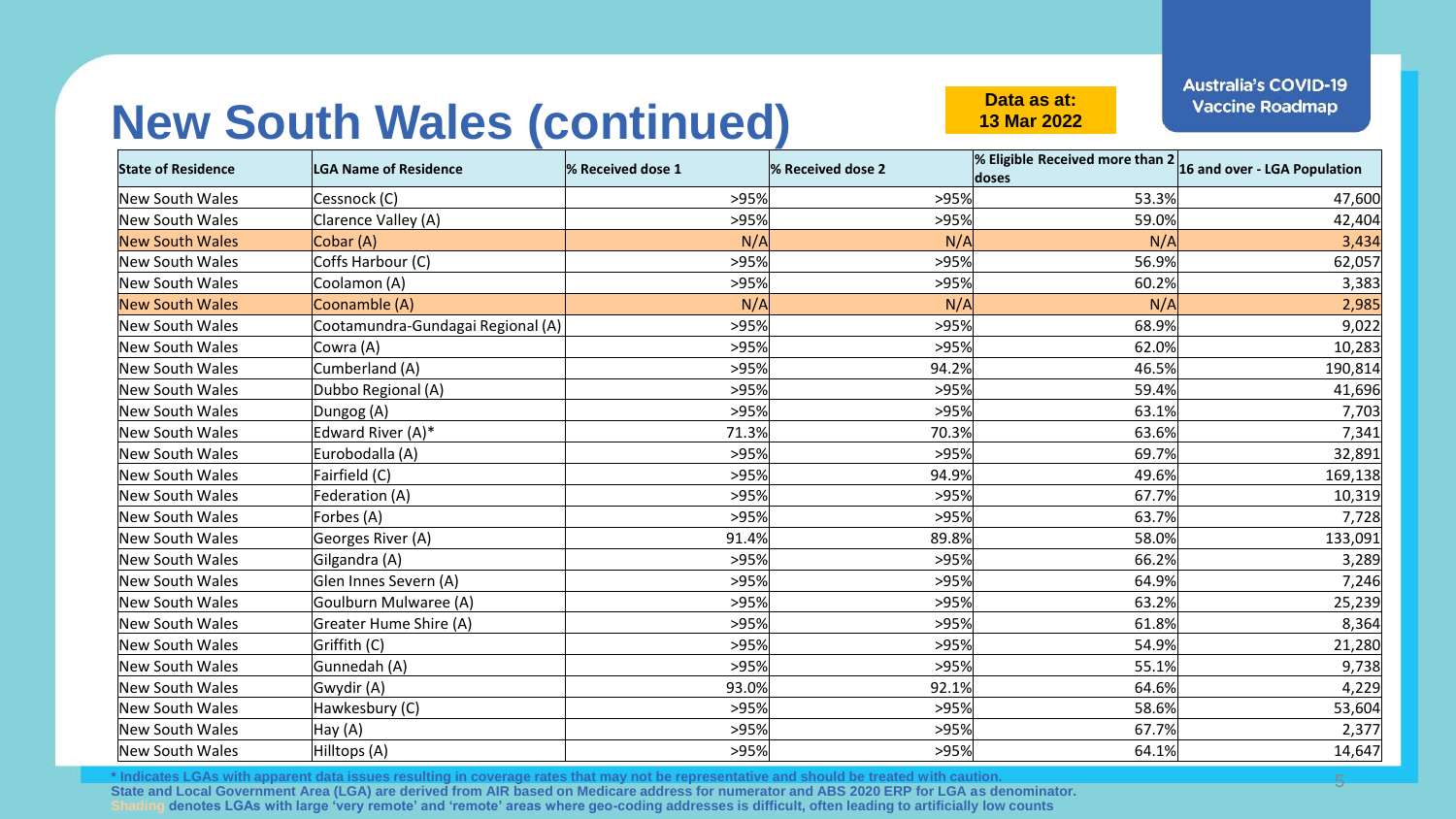6

**13 Mar 2022**

# **New South Wales (continued) Data as at:**

| <b>State of Residence</b> | <b>LGA Name of Residence</b> | % Received dose 1 | % Received dose 2 | <b>% Eligible Received more than <math>2 16</math> and over - LGA Population</b><br>doses |         |
|---------------------------|------------------------------|-------------------|-------------------|-------------------------------------------------------------------------------------------|---------|
| <b>New South Wales</b>    | Hornsby (A)                  | >95%              | >95%              | 73.1%                                                                                     | 120,736 |
| <b>New South Wales</b>    | Hunters Hill (A)             | 90.8%             | 90.0%             | 74.5%                                                                                     | 11,932  |
| <b>New South Wales</b>    | Inner West (A)               | 83.2%             | 82.1%             | 71.9%                                                                                     | 170,992 |
| <b>New South Wales</b>    | Inverell (A)                 | >95%              | >95%              | 54.9%                                                                                     | 14,007  |
| <b>New South Wales</b>    | Junee (A)*                   | 85.5%             | 84.5%             | 60.2%                                                                                     | 5,444   |
| New South Wales           | Kempsey (A)                  | >95%              | >95%              | 56.0%                                                                                     | 24,281  |
| <b>New South Wales</b>    | Kiama (A)                    | >95%              | >95%              | 71.8%                                                                                     | 19,329  |
| <b>New South Wales</b>    | Ku-ring-gai (A)              | >95%              | >95%              | 77.2%                                                                                     | 100,611 |
| New South Wales           | Kyogle (A)                   | >95%              | >95%              | 54.2%                                                                                     | 7,212   |
| <b>New South Wales</b>    | Lachlan (A)                  | >95%              | >95%              | 60.7%                                                                                     | 4,575   |
| <b>New South Wales</b>    | Lake Macquarie (C)           | >95%              | >95%              | 62.8%                                                                                     | 165,999 |
| <b>New South Wales</b>    | Lane Cove (A)                | 93.7%             | 92.7%             | 75.4%                                                                                     | 32,713  |
| <b>New South Wales</b>    | Leeton (A)                   | >95%              | >95%              | 58.0%                                                                                     | 8,731   |
| New South Wales           | Lismore (C)                  | >95%              | >95%              | 54.9%                                                                                     | 35,371  |
| New South Wales           | Lithgow (C)                  | 93.7%             | 92.6%             | 63.7%                                                                                     | 17,569  |
| <b>New South Wales</b>    | Liverpool (C)                | >95%              | 93.6%             | 47.9%                                                                                     | 176,474 |
| New South Wales           | Liverpool Plains (A)         | >95%              | >95%              | 59.9%                                                                                     | 6,270   |
| <b>New South Wales</b>    | Lockhart (A)                 | >95%              | >95%              | 67.2%                                                                                     | 2,527   |
| <b>New South Wales</b>    | Maitland (C)                 | >95%              | >95%              | 57.8%                                                                                     | 67,362  |
| <b>New South Wales</b>    | Mid-Coast (A)                | >95%              | >95%              | 63.1%                                                                                     | 78,765  |
| <b>New South Wales</b>    | Mid-Western Regional (A)     | >95%              | >95%              | 59.1%                                                                                     | 19,692  |
| New South Wales           | Moree Plains (A)             | 92.8%             | 90.6%             | 55.1%                                                                                     | 9,957   |
| New South Wales           | Mosman (A)                   | 93.9%             | 92.7%             | 77.0%                                                                                     | 25,075  |
| <b>New South Wales</b>    | Murray River (A)             | >95%              | >95%              | 67.1%                                                                                     | 9,933   |
| New South Wales           | Murrumbidgee (A)             | 93.2%             | 92.0%             | 59.7%                                                                                     | 3,100   |
| <b>New South Wales</b>    | Muswellbrook (A)             | >95%              | >95%              | 53.7%                                                                                     | 12,452  |
| New South Wales           | Nambucca Valley (A)          | >95%              | >95%              | 60.1%                                                                                     | 16,335  |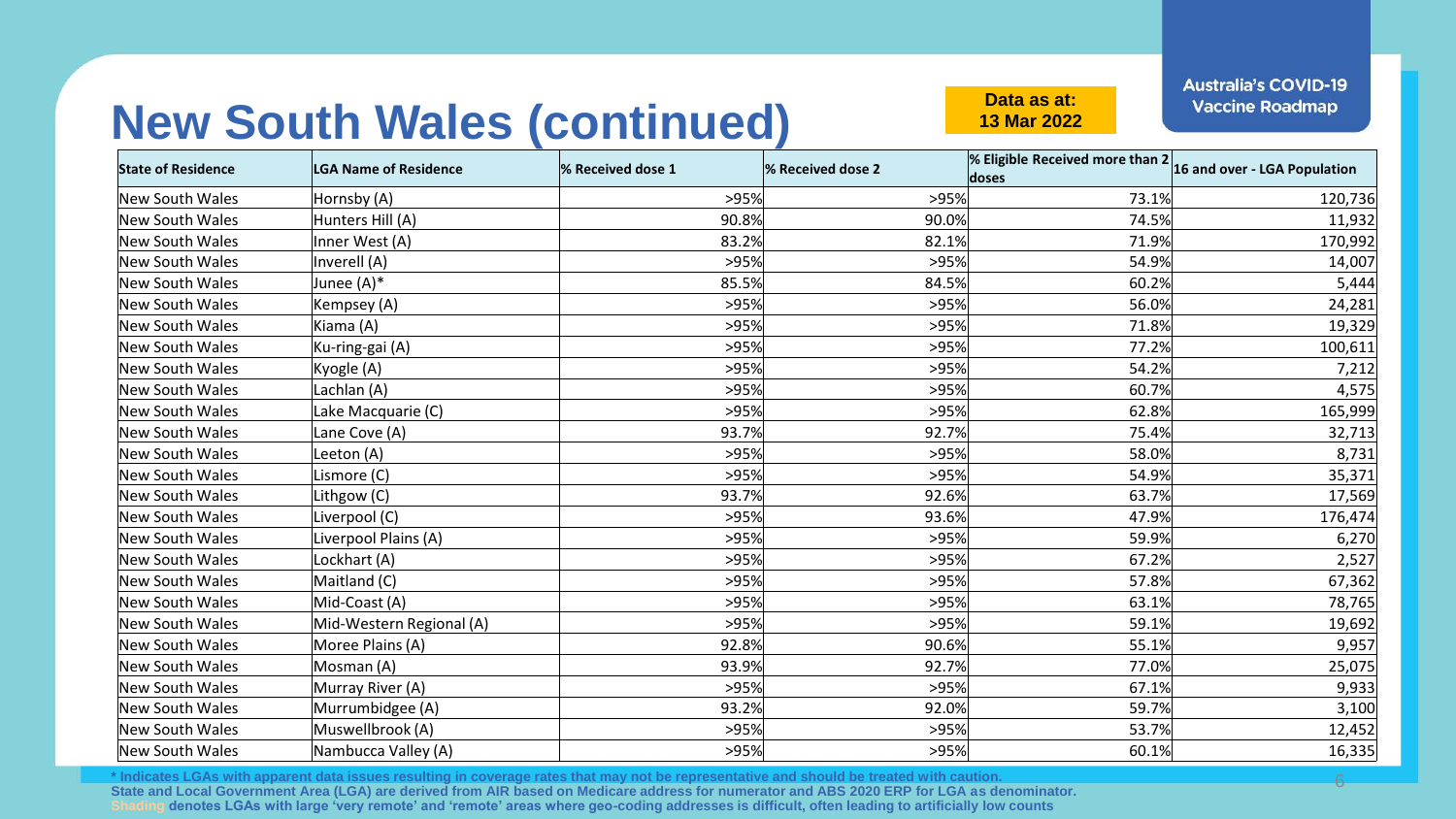7

**13 Mar 2022**

# **New South Wales (continued) Data as at:**

| <b>State of Residence</b> | <b>LGA Name of Residence</b>     | % Received dose 1 | % Received dose 2 | <b>% Eligible Received more than <math>2 16</math> and over - LGA Population</b><br>doses |         |
|---------------------------|----------------------------------|-------------------|-------------------|-------------------------------------------------------------------------------------------|---------|
| New South Wales           | Narrabri (A)                     | >95%              | >95%              | 56.6%                                                                                     | 9,982   |
| New South Wales           | Narrandera (A)                   | >95%              | >95%              | 59.8%                                                                                     | 4,551   |
| New South Wales           | Narromine (A)                    | >95%              | >95%              | 55.9%                                                                                     | 4,991   |
| New South Wales           | Newcastle (C)                    | 94.5%             | 93.1%             | 64.1%                                                                                     | 137,294 |
| New South Wales           | North Sydney (A)                 | 86.1%             | 85.0%             | 75.1%                                                                                     | 64,907  |
| New South Wales           | Northern Beaches (A)             | >95%              | >95%              | 67.8%                                                                                     | 219,019 |
| New South Wales           | Oberon (A)                       | >95%              | 94.9%             | 61.7%                                                                                     | 4,429   |
| <b>New South Wales</b>    | Orange (C)                       | >95%              | >95%              | 64.1%                                                                                     | 32,627  |
| New South Wales           | Parkes (A)                       | >95%              | >95%              | 62.0%                                                                                     | 11,501  |
| New South Wales           | Parramatta (C)                   | >95%              | 93.8%             | 61.4%                                                                                     | 209,779 |
| New South Wales           | Penrith (C)                      | >95%              | 94.3%             | 55.7%                                                                                     | 167,432 |
| <b>New South Wales</b>    | Port Macquarie-Hastings (A)      | >95%              | >95%              | 65.0%                                                                                     | 70,309  |
| New South Wales           | Port Stephens (A)                | >95%              | >95%              | 63.6%                                                                                     | 60,391  |
| New South Wales           | Queanbeyan-Palerang Regional (A) | >95%              | >95%              | 67.0%                                                                                     | 48,985  |
| New South Wales           | Randwick (C)                     | 82.9%             | 80.6%             | 64.9%                                                                                     | 133,072 |
| New South Wales           | Richmond Valley (A)              | >95%              | >95%              | 53.9%                                                                                     | 18,754  |
| New South Wales           | Ryde (C)                         | 92.2%             | 90.8%             | 66.4%                                                                                     | 110,823 |
| New South Wales           | Shellharbour (C)                 | >95%              | >95%              | 57.4%                                                                                     | 58,988  |
| New South Wales           | Shoalhaven (C)                   | >95%              | >95%              | 65.6%                                                                                     | 87,955  |
| <b>New South Wales</b>    | Singleton (A)                    | >95%              | >95%              | 54.4%                                                                                     | 17,967  |
| New South Wales           | Snowy Monaro Regional (A)        | >95%              | >95%              | 64.8%                                                                                     | 17,195  |
| New South Wales           | Snowy Valleys (A)                | >95%              | >95%              | 61.1%                                                                                     | 11,463  |
| New South Wales           | Strathfield (A)                  | 92.2%             | 90.3%             | 56.5%                                                                                     | 40,331  |
| <b>New South Wales</b>    | Sutherland Shire (A)             | >95%              | >95%              | 67.8%                                                                                     | 185,895 |
| New South Wales           | Sydney (C)                       | 76.2%             | 74.3%             | 64.0%                                                                                     | 230,226 |
| New South Wales           | Tamworth Regional (A)            | >95%              | >95%              | 59.8%                                                                                     | 48,897  |
| New South Wales           | Temora (A)                       | >95%              | >95%              | 62.6%                                                                                     | 5,001   |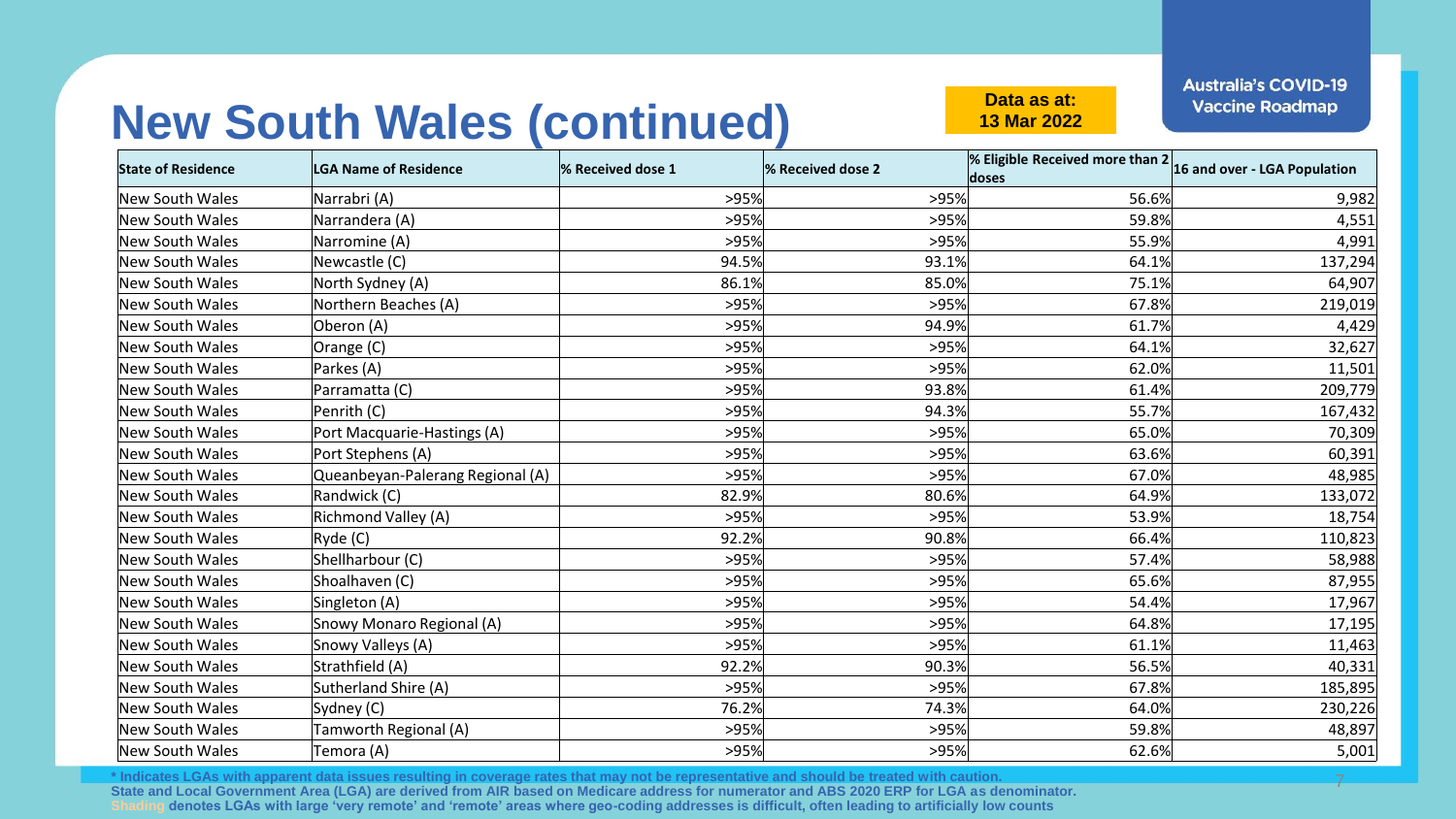8

**13 Mar 2022**

# **New South Wales (continued) Data as at:**

| <b>State of Residence</b> | <b>LGA Name of Residence</b> | % Received dose 1 | % Received dose 2 | <b>% Eligible Received more than <math>2 16</math> and over - LGA Population</b><br>doses |         |
|---------------------------|------------------------------|-------------------|-------------------|-------------------------------------------------------------------------------------------|---------|
| New South Wales           | Tenterfield (A)              | >95%              | 94.0%             | 61.0%                                                                                     | 5,444   |
| New South Wales           | The Hills Shire (A)          | >95%              | >95%              | 67.4%                                                                                     | 142,686 |
| New South Wales           | Tweed (A)                    | 92.3%             | 90.7%             | 58.3%                                                                                     | 80,119  |
| <b>New South Wales</b>    | <b>Unincorporated NSW</b>    | N/A               | N/A               | N/A                                                                                       | 744     |
| New South Wales           | Upper Hunter Shire (A)       | >95%              | >95%              | 63.0%                                                                                     | 11,138  |
| New South Wales           | Upper Lachlan Shire (A)      | >95%              | >95%              | 71.2%                                                                                     | 6,698   |
| New South Wales           | Uralla (A)                   | >95%              | >95%              | 61.4%                                                                                     | 4,787   |
| New South Wales           | Wagga Wagga (C)              | >95%              | >95%              | 62.8%                                                                                     | 51,312  |
| New South Wales           | Walcha (A)                   | >95%              | >95%              | 74.2%                                                                                     | 2,530   |
| <b>New South Wales</b>    | Walgett (A)                  | N/A               | N/A               | N/A                                                                                       | 4,532   |
| New South Wales           | Warren (A)                   | >95%              | >95%              | 63.0%                                                                                     | 2,108   |
| New South Wales           | Warrumbungle Shire (A)       | >95%              | >95%              | 61.2%                                                                                     | 7,392   |
| New South Wales           | Waverley (A)                 | 87.5%             | 86.0%             | 62.9%                                                                                     | 61,830  |
| New South Wales           | Weddin (A)                   | >95%              | >95%              | 66.6%                                                                                     | 2,969   |
| New South Wales           | Wentworth (A)                | >95%              | 93.9%             | 61.3%                                                                                     | 5,583   |
| New South Wales           | Willoughby (C)               | 93.7%             | 92.3%             | 72.5%                                                                                     | 64,762  |
| New South Wales           | Wingecarribee (A)            | >95%              | >95%              | 69.3%                                                                                     | 42,105  |
| New South Wales           | Wollondilly (A)              | >95%              | 94.7%             | 55.4%                                                                                     | 41,512  |
| New South Wales           | Wollongong (C)               | 93.2%             | 91.9%             | 62.8%                                                                                     | 178,359 |
| New South Wales           | Woollahra (A)                | 91.1%             | 89.8%             | 73.3%                                                                                     | 49,907  |
| New South Wales           | Yass Valley (A)              | >95%              | >95%              | 71.2%                                                                                     | 13,471  |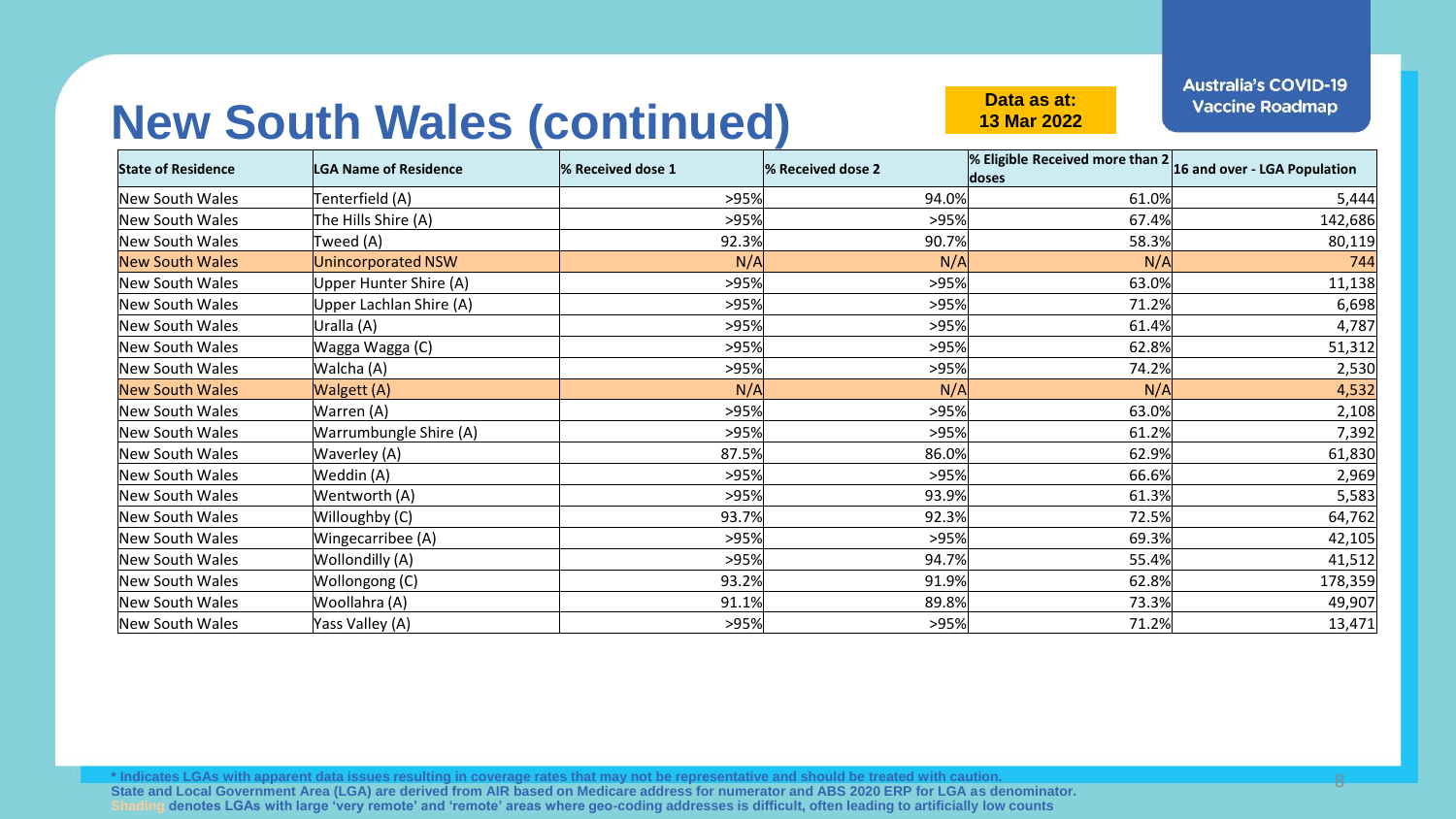#### **Northern Territory Data as at:**

**13 Mar 2022**

**Australia's COVID-19 Vaccine Roadmap** 

| <b>State of Residence</b> | <b>LGA Name of Residence</b> | % Received dose 1 | % Received dose 2 | <b>% Eligible Received more than 2</b> 16 and over - LGA Population<br>doses |        |
|---------------------------|------------------------------|-------------------|-------------------|------------------------------------------------------------------------------|--------|
| <b>Northern Territory</b> | Alice Springs (T)            | N/A               | N/A               | N/A                                                                          | 20,396 |
| Northern Territory        | Barkly (R)                   | N/A               | N/A               | N/A                                                                          | 5,366  |
| Northern Territory        | Belyuen (S)                  | N/A               | N/A               | N/A                                                                          | 142    |
| <b>Northern Territory</b> | Central Desert (R)           | N/A               | N/A               | N/A                                                                          | 2,975  |
| <b>Northern Territory</b> | Coomalie (S)                 | N/A               | N/A               | N/A                                                                          | 1,075  |
| Northern Territory        | Darwin (C)                   | >95%              | >95%              | 68.5%                                                                        | 65,784 |
| Northern Territory        | East Arnhem (R)              | N/A               | N/A               | N/A                                                                          | 7,548  |
| <b>Northern Territory</b> | Katherine (T)                | N/A               | N/A               | N/A                                                                          | 8,261  |
| Northern Territory        | Litchfield (M)*              | 67.4%             | 66.0%             | 57.2%                                                                        | 21,166 |
| Northern Territory        | MacDonnell (R)               | N/A               | N/A               | N/A                                                                          | 5,381  |
| Northern Territory        | Palmerston (C)               | >95%              | >95%              | 62.2%                                                                        | 28,784 |
| Northern Territory        | Roper Gulf (R)               | N/A               | N/A               | N/A                                                                          | 5,333  |
| <b>Northern Territory</b> | Tiwi Islands (R)             | N/A               | N/A               | N/A                                                                          | 2,063  |
| Northern Territory        | <b>Unincorporated NT</b>     | N/A               | N/A               | N/A                                                                          | 5,824  |
| Northern Territory        | Victoria Daly (R)            | N/A               | N/A               | N/A                                                                          | 2,323  |
| <b>Northern Territory</b> | Wagait (S)                   | N/A               | N/A               | N/A                                                                          | 441    |
| Northern Territory        | <b>West Arnhem (R)</b>       | N/A               | N/A               | N/A                                                                          | 5,134  |
| <b>Northern Territory</b> | <b>West Daly (R)</b>         | N/A               | N/A               | N/A                                                                          | 2,575  |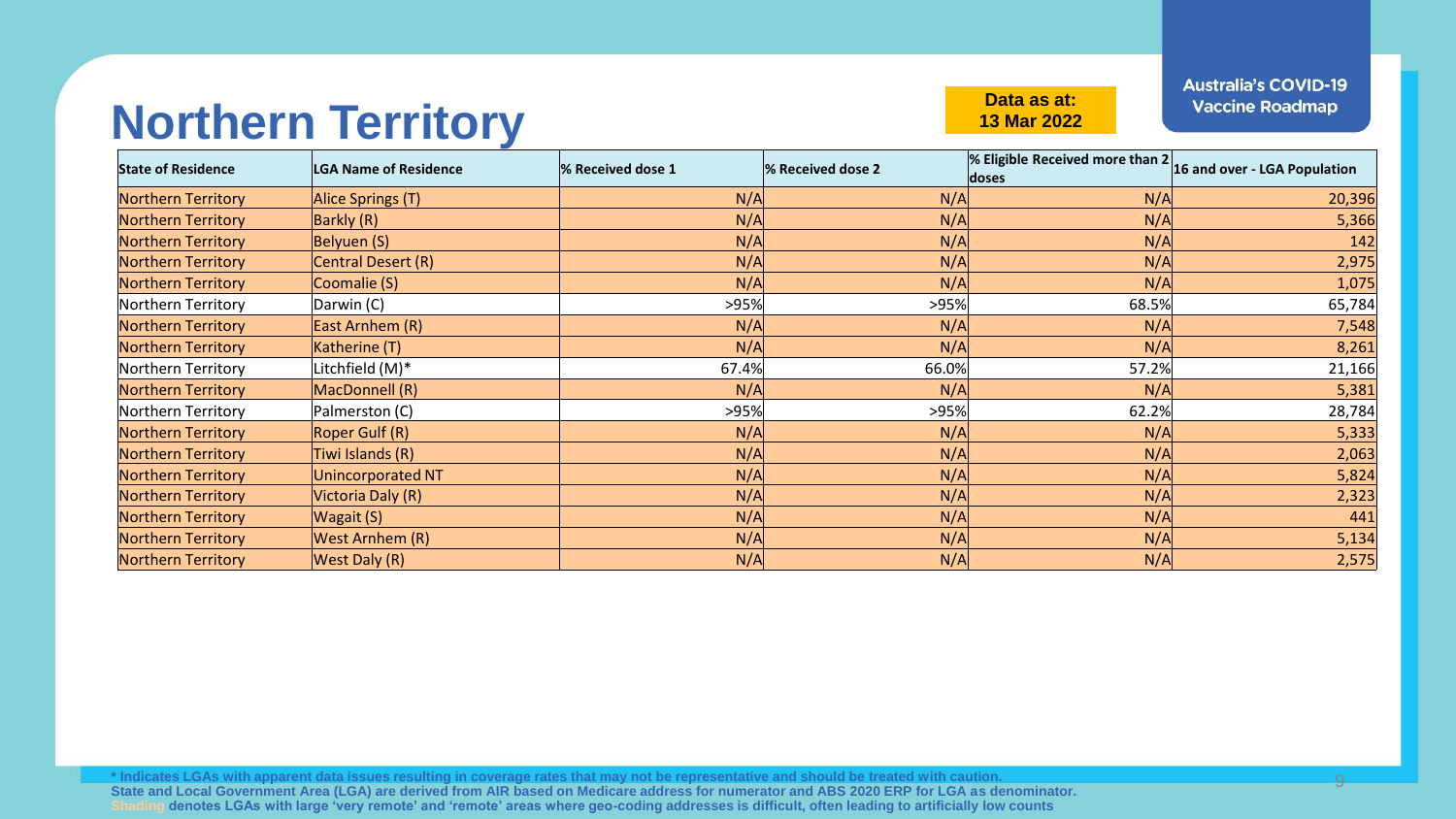#### **Queensland Data as at:**

**13 Mar 2022**

10

| <b>State of Residence</b> | <b>LGA Name of Residence</b> | % Received dose 1 | % Received dose 2 | % Eligible Received more than $2 _{16}$ and over - LGA Population<br>doses |           |
|---------------------------|------------------------------|-------------------|-------------------|----------------------------------------------------------------------------|-----------|
| Queensland                | Aurukun (S)                  | N/A               | N/A               | N/A                                                                        | 964       |
| Queensland                | <b>Balonne (S)</b>           | N/A               | N/A               | N/A                                                                        | 3,291     |
| Queensland                | Banana (S)                   | 88.8%             | 86.5%             | 54.0%                                                                      | 10,790    |
| Queensland                | Barcaldine (R)               | N/A               | N/A               | N/A                                                                        | 2,204     |
| Queensland                | Barcoo (S)                   | N/A               | N/A               | N/A                                                                        | 223       |
| Queensland                | <b>Blackall-Tambo (R)</b>    | N/A               | N/A               | N/A                                                                        | 1,436     |
| Queensland                | Boulia (S)                   | N/A               | N/A               | N/A                                                                        | 321       |
| Queensland                | Brisbane (C)                 | 91.6%             | 90.1%             | 66.3%                                                                      | 1,036,218 |
| Queensland                | <b>Bulloo (S)</b>            | N/A               | N/A               | N/A                                                                        | 267       |
| Queensland                | Bundaberg (R)                | >95%              | >95%              | 64.5%                                                                      | 78,544    |
| Queensland                | Burdekin (S)                 | >95%              | >95%              | 62.5%                                                                      | 13,863    |
| Queensland                | Burke (S)                    | N/A               | N/A               | N/A                                                                        | 288       |
| Queensland                | Cairns (R)                   | >95%              | 93.1%             | 61.8%                                                                      | 132,287   |
| Queensland                | Carpentaria (S)              | N/A               | N/A               | N/A                                                                        | 1,526     |
| Queensland                | Cassowary Coast (R)          | >95%              | 92.1%             | 61.0%                                                                      | 24,130    |
| Queensland                | Central Highlands (R) (Qld)  | 87.4%             | 84.6%             | 50.3%                                                                      | 21,099    |
| Queensland                | Charters Towers (R)          | 87.9%             | 85.7%             | 59.0%                                                                      | 9,195     |
| Queensland                | Cherbourg (S)*               | 73.2%             | 67.2%             | 37.9%                                                                      | 817       |
| Queensland                | <b>Cloncurry (S)</b>         | N/A               | N/A               | N/A                                                                        | 2,375     |
| Queensland                | Cook (S)                     | N/A               | N/A               | N/A                                                                        | 3,632     |
| Queensland                | Croydon (S)                  | N/A               | N/A               | N/A                                                                        | 210       |
| Queensland                | Diamantina (S)               | N/A               | N/A               | N/A                                                                        | 244       |
| Queensland                | Doomadgee (S)                | N/A               | N/A               | N/A                                                                        | 914       |
| Queensland                | Douglas (S)                  | 91.8%             | 89.8%             | 60.4%                                                                      | 10,290    |
| Queensland                | Etheridge (S)                | N/A               | N/A               | N/A                                                                        | 606       |
| Queensland                | Flinders (S) (Qld)           | N/A               | N/A               | N/A                                                                        | 1,197     |
| Queensland                | Fraser Coast (R)             | >95%              | >95%              | 66.6%                                                                      | 89,089    |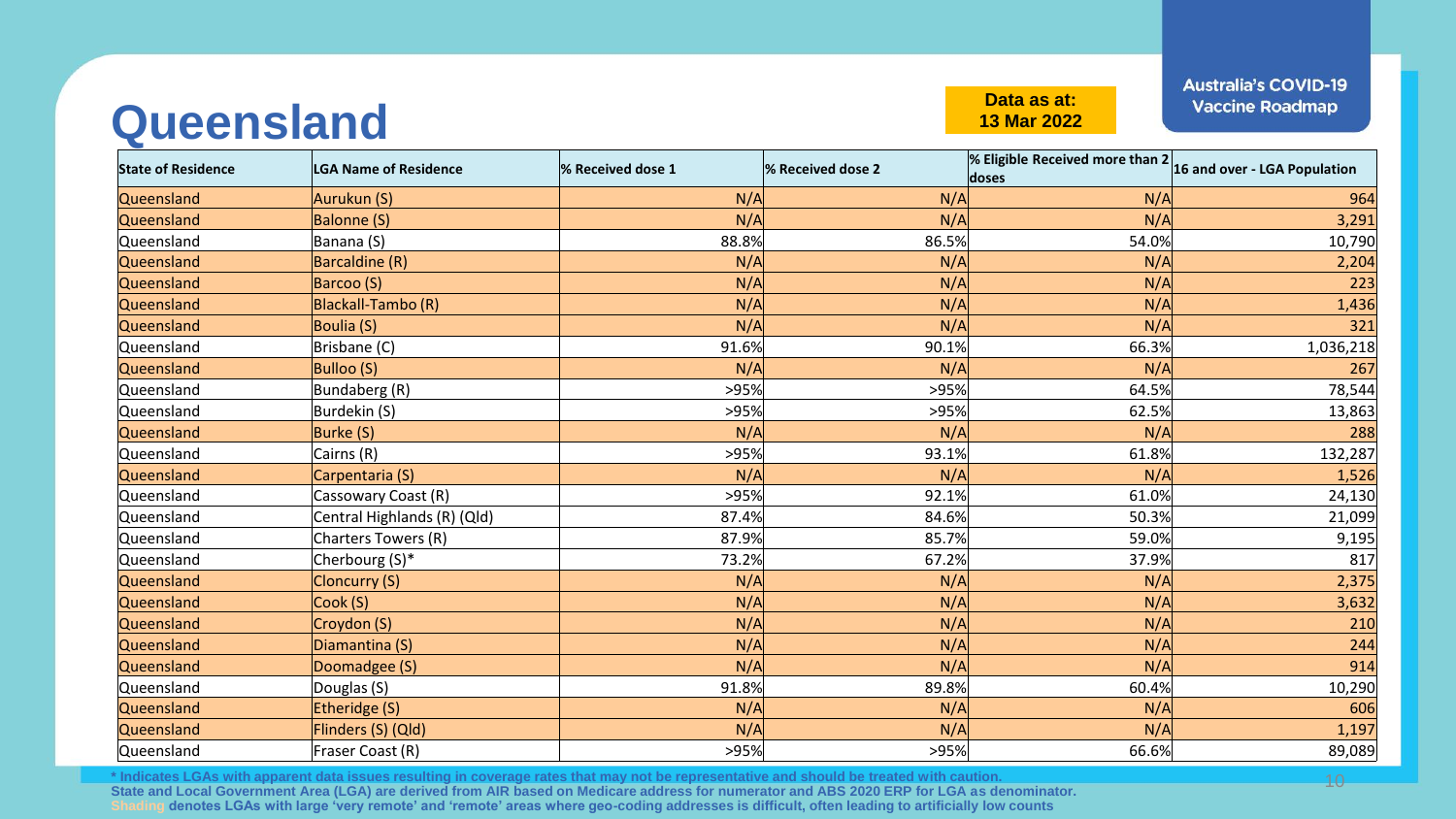#### **Queensland (continued) Data as at:**

**13 Mar 2022**

**Australia's COVID-19 Vaccine Roadmap** 

11

| <b>State of Residence</b> | <b>LGA Name of Residence</b> | % Received dose 1 | % Received dose 2 | $\frac{1}{2}$ Eligible Received more than $2\frac{1}{16}$ and over - LGA Population<br>doses |         |
|---------------------------|------------------------------|-------------------|-------------------|----------------------------------------------------------------------------------------------|---------|
| Queensland                | Gladstone (R)                | 94.0%             | 91.9%             | 56.0%                                                                                        | 48,353  |
| Queensland                | Gold Coast (C)               | 89.8%             | 87.8%             | 54.5%                                                                                        | 513,076 |
| Queensland                | Goondiwindi (R)              | >95%              | >95%              | 67.7%                                                                                        | 8,233   |
| Queensland                | Gympie (R)                   | 90.0%             | 88.0%             | 61.9%                                                                                        | 42,809  |
| Queensland                | Hinchinbrook (S)             | >95%              | >95%              | 71.5%                                                                                        | 8,974   |
| Queensland                | Hope Vale (S)                | N/A               | N/A               | N/A                                                                                          | 788     |
| Queensland                | Ipswich (C)                  | 93.8%             | 91.7%             | 57.2%                                                                                        | 172,159 |
| Queensland                | Isaac $(R)^*$                | 75.6%             | 73.5%             | 44.0%                                                                                        | 15,431  |
| Queensland                | Kowanyama (S)                | N/A               | N/A               | N/A                                                                                          | 707     |
| Queensland                | Livingstone (S)              | 90.6%             | 88.7%             | 63.0%                                                                                        | 30,884  |
| Queensland                | Lockhart River (S)           | N/A               | N/A               | N/A                                                                                          | 568     |
| Queensland                | Lockyer Valley (R)           | 89.1%             | 87.0%             | 57.2%                                                                                        | 33,697  |
| Queensland                | Logan (C)                    | 93.6%             | 91.1%             | 52.2%                                                                                        | 258,642 |
| Queensland                | Longreach (R)                | N/A               | N/A               | N/A                                                                                          | 2,764   |
| Queensland                | Mackay (R)                   | >95%              | >95%              | 56.4%                                                                                        | 91,610  |
| Queensland                | Mapoon (S)                   | N/A               | N/A               | N/A                                                                                          | 260     |
| Queensland                | Maranoa (R)                  | >95%              | 93.2%             | 66.9%                                                                                        | 9,680   |
| Queensland                | Mareeba (S)                  | 85.6%             | 82.2%             | 59.9%                                                                                        | 18,710  |
| Queensland                | McKinlay (S)                 | N/A               | N/A               | N/A                                                                                          | 644     |
| Queensland                | Moreton Bay (R)              | >95%              | 93.9%             | 63.1%                                                                                        | 374,967 |
| Queensland                | Mornington (S)               | N/A               | N/A               | N/A                                                                                          | 860     |
| Queensland                | Mount Isa (C)                | N/A               | N/A               | N/A                                                                                          | 13,703  |
| Queensland                | Murweh (S)                   | N/A               | N/A               | N/A                                                                                          | 3,274   |
| Queensland                | Napranum (S)                 | N/A               | N/A               | N/A                                                                                          | 727     |
| Queensland                | Noosa (S)                    | >95%              | 93.8%             | 65.0%                                                                                        | 47,096  |
| Queensland                | North Burnett (R)            | 87.2%             | 85.4%             | 67.1%                                                                                        | 8,739   |
| Queensland                | Northern Peninsula Area (R)  | N/A               | N/A               | N/A                                                                                          | 2,022   |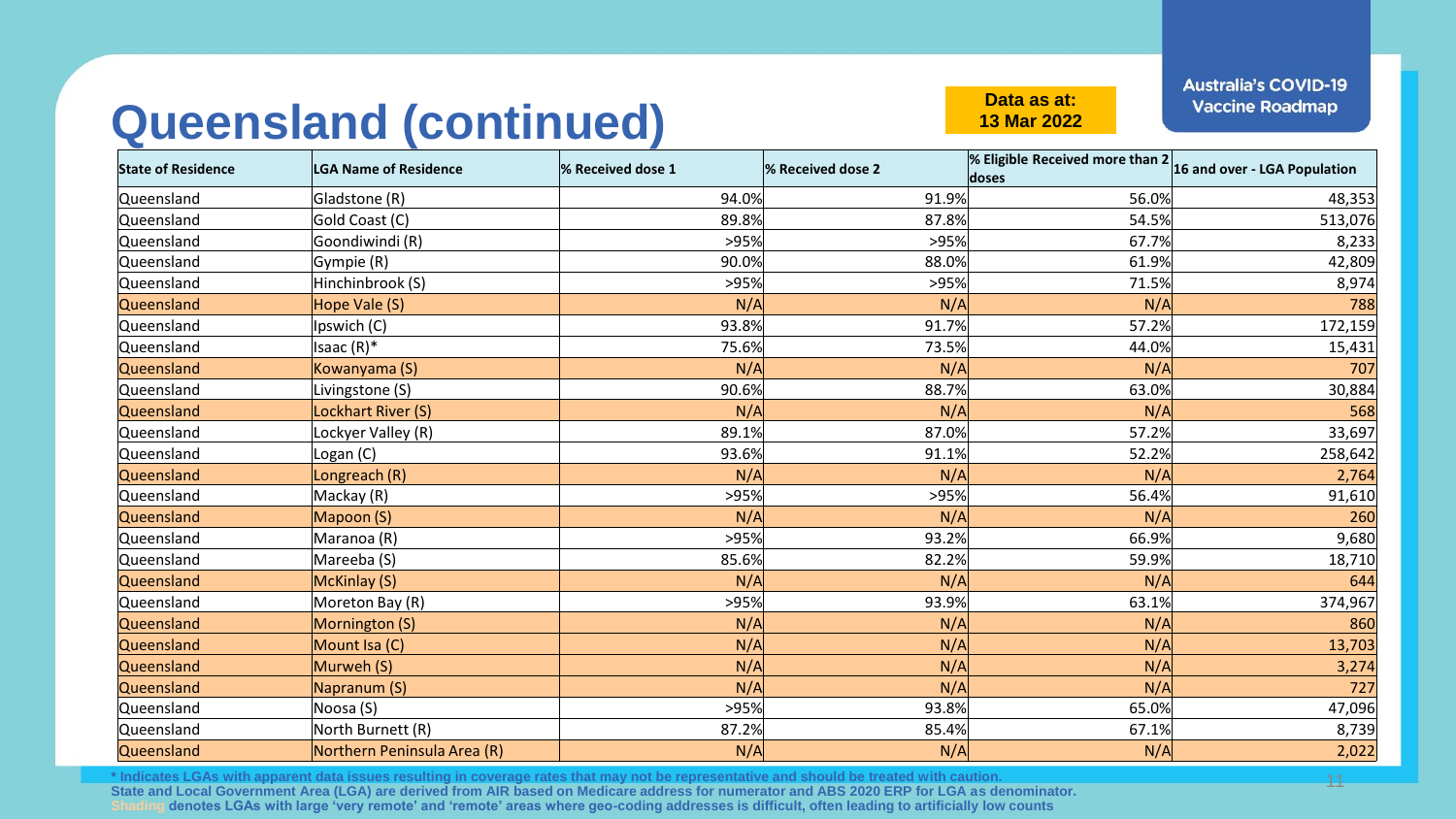#### **Queensland (continued) Data as at:**

**13 Mar 2022**

**Australia's COVID-19 Vaccine Roadmap** 

| <b>State of Residence</b> | <b>LGA Name of Residence</b> | % Received dose 1 | % Received dose 2 | $\frac{1}{2}$ Eligible Received more than $2\frac{1}{16}$ and over - LGA Population<br>doses |         |
|---------------------------|------------------------------|-------------------|-------------------|----------------------------------------------------------------------------------------------|---------|
| Queensland                | Palm Island (S)              | N/A               | N/A               | N/A                                                                                          | 1,824   |
| Queensland                | Paroo (S)                    | N/A               | N/A               | N/A                                                                                          | 1,214   |
| Queensland                | Pormpuraaw (S)               | N/A               | N/A               | N/A                                                                                          | 580     |
| Queensland                | Quilpie (S)                  | N/A               | N/A               | N/A                                                                                          | 573     |
| Queensland                | Redland (C)                  | >95%              | >95%              | 64.1%                                                                                        | 128,278 |
| Queensland                | <b>Richmond (S)</b>          | N/A               | N/A               | N/A                                                                                          | 614     |
| Queensland                | Rockhampton (R)              | 94.8%             | 92.6%             | 60.4%                                                                                        | 63,601  |
| Queensland                | Scenic Rim (R)               | 89.6%             | 87.8%             | 60.6%                                                                                        | 34,970  |
| Queensland                | Somerset (R)                 | 91.9%             | 89.9%             | 57.8%                                                                                        | 20,807  |
| Queensland                | South Burnett (R)            | >95%              | 92.8%             | 63.1%                                                                                        | 26,095  |
| Queensland                | Southern Downs (R)           | >95%              | >95%              | 58.1%                                                                                        | 28,515  |
| Queensland                | Sunshine Coast (R)           | 94.5%             | 92.8%             | 62.6%                                                                                        | 271,464 |
| Queensland                | Tablelands (R)               | 93.9%             | 91.6%             | 67.7%                                                                                        | 20,703  |
| Queensland                | Toowoomba (R)                | >95%              | >95%              | 63.7%                                                                                        | 133,875 |
| Queensland                | Torres (S)                   | N/A               | N/A               | N/A                                                                                          | 2,861   |
| Queensland                | Torres Strait Island (R)     | N/A               | N/A               | N/A                                                                                          | 3,479   |
| Queensland                | Townsville (C)               | 92.1%             | 90.3%             | 63.0%                                                                                        | 155,536 |
| Queensland                | Weipa (T)                    | N/A               | N/A               | N/A                                                                                          | 3,194   |
| Queensland                | Western Downs (R)            | 93.6%             | 91.6%             | 58.4%                                                                                        | 26,308  |
| Queensland                | Whitsunday (R)               | 91.2%             | 88.9%             | 54.1%                                                                                        | 29,079  |
| Queensland                | Winton (S)                   | N/A               | N/A               | N/A                                                                                          | 939     |
| Queensland                | Woorabinda (S)               | N/A               | N/A               | N/A                                                                                          | 657     |
| Queensland                | Wujal Wujal (S)              | N/A               | N/A               | N/A                                                                                          | 232     |
| Queensland                | Yarrabah (S)                 | 79.0%             | 73.0%             | 45.3%                                                                                        | 1,912   |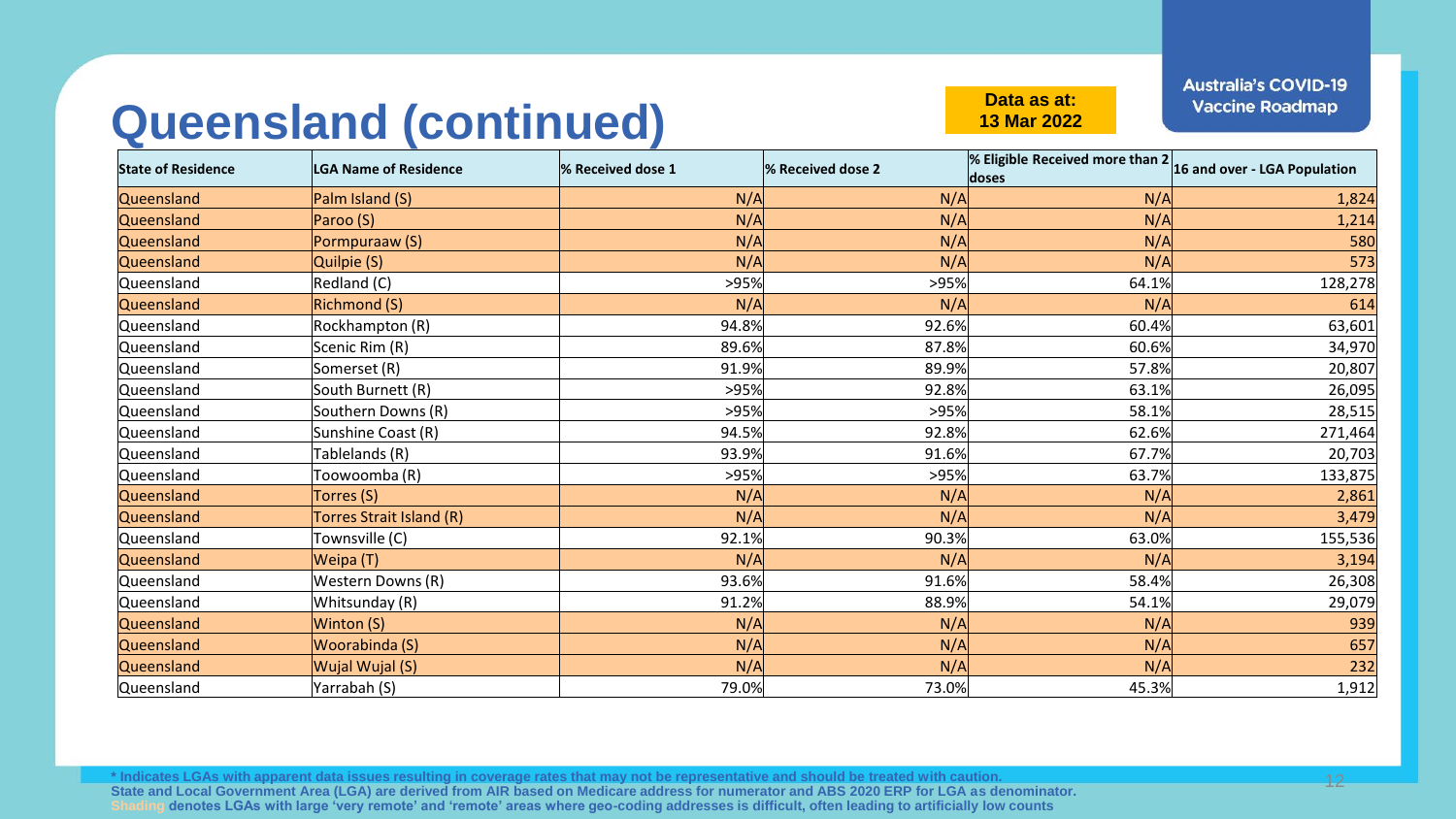#### **South Australia Couth Australia**

**13 Mar 2022**

**Australia's COVID-19 Vaccine Roadmap** 

| <b>State of Residence</b> | LGA Name of Residence          | % Received dose 1 | % Received dose 2 | % Eligible Received more than $2 16$ and over - LGA Population<br>doses |         |
|---------------------------|--------------------------------|-------------------|-------------------|-------------------------------------------------------------------------|---------|
| South Australia           | Adelaide (C)                   | >95%              | 93.1%             | 69.2%                                                                   | 24,581  |
| South Australia           | Adelaide Hills (DC)            | >95%              | >95%              | 75.5%                                                                   | 32,025  |
| South Australia           | Adelaide Plains (DC)           | 87.4%             | 84.8%             | 63.7%                                                                   | 7,544   |
| South Australia           | Alexandrina (DC)               | 92.4%             | 90.7%             | 75.6%                                                                   | 23,426  |
| South Australia           | Anangu Pitjantjatjara (AC)     | N/A               | N/A               | N/A                                                                     | 1,929   |
| South Australia           | Barossa (DC)                   | >95%              | >95%              | 74.5%                                                                   | 20,305  |
| South Australia           | Barunga West (DC)              | 91.9%             | 90.7%             | 81.6%                                                                   | 2,165   |
| South Australia           | Berri and Barmera (DC)         | >95%              | >95%              | 68.2%                                                                   | 8,782   |
| South Australia           | Burnside (C)                   | >95%              | >95%              | 78.4%                                                                   | 37,709  |
| South Australia           | Campbelltown (C) (SA)          | >95%              | >95%              | 68.7%                                                                   | 43,728  |
| South Australia           | Ceduna (DC)                    | N/A               | N/A               | N/A                                                                     | 2,666   |
| South Australia           | Charles Sturt (C)              | 92.8%             | 90.4%             | 67.2%                                                                   | 100,767 |
| South Australia           | Clare and Gilbert Valleys (DC) | 94.4%             | 92.6%             | 75.2%                                                                   | 7,746   |
| South Australia           | Cleve (DC)                     | N/A               | N/A               | N/A                                                                     | 1,412   |
| South Australia           | Coober Pedy (DC)               | N/A               | N/A               | N/A                                                                     | 1,473   |
| South Australia           | Copper Coast (DC)              | >95%              | >95%              | 74.7%                                                                   | 12,686  |
| South Australia           | Elliston (DC)                  | N/A               | N/A               | N/A                                                                     | 805     |
| South Australia           | Flinders Ranges (DC)           | 92.6%             | 90.2%             | 74.7%                                                                   | 1,402   |
| South Australia           | Franklin Harbour (DC)          | N/A               | N/A               | N/A                                                                     | 1,063   |
| South Australia           | Gawler (T)                     | >95%              | >95%              | 69.9%                                                                   | 19,981  |
| South Australia           | Goyder (DC)                    | 85.7%             | 83.5%             | 71.3%                                                                   | 3,471   |
| South Australia           | Holdfast Bay (C)               | >95%              | >95%              | 77.0%                                                                   | 32,264  |
| South Australia           | Kangaroo Island (DC)           | N/A               | N/A               | N/A                                                                     | 4,148   |
| South Australia           | Karoonda East Murray (DC)      | 83.0%             | 81.0%             | 71.0%                                                                   | 893     |
| South Australia           | Kimba (DC)                     | N/A               | N/A               | N/A                                                                     | 792     |
| South Australia           | Kingston (DC) (SA)             | >95%              | >95%              | 70.9%                                                                   | 1,961   |

**\* Indicates LGAs with apparent data issues resulting in coverage rates that may not be representative and should be treated with caution. State and Local Government Area (LGA) are derived from AIR based on Medicare address for numerator and ABS 2020 ERP for LGA as denominator. Shading denotes LGAs with large 'very remote' and 'remote' areas where geo-coding addresses is difficult, often leading to artificially low counts**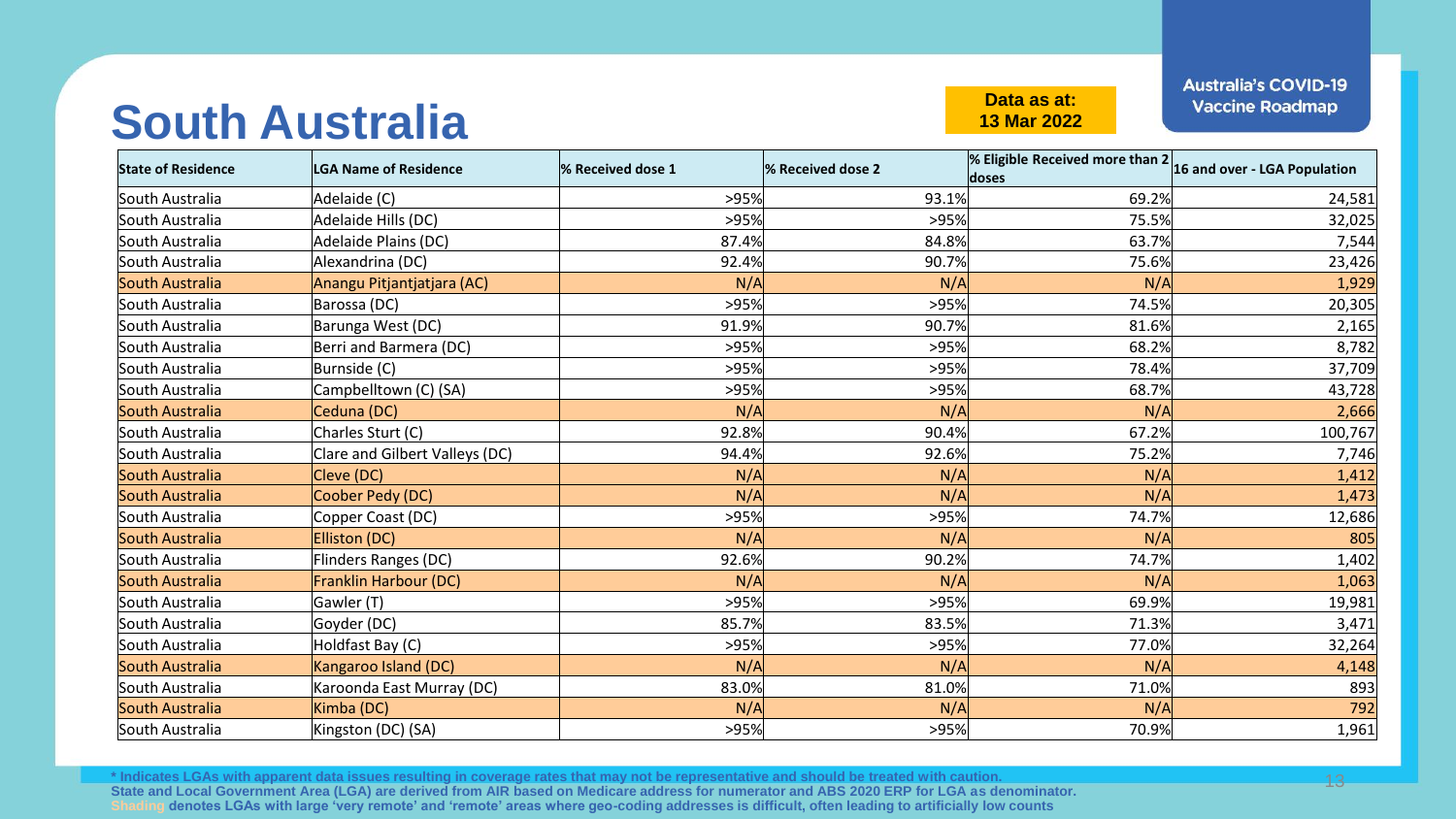**13 Mar 2022**

#### **South Australia (continued) Data as at:**

**State of Residence LGA Name of Residence % Received dose 1 % Received dose 2 % Eligible Received more than 2 doses 16 and over - LGA Population** South Australia |Light (RegC)\* 81.6% 79.9% 69.7% 12,133 South Australia Lower Eyre Peninsula (DC) N/A N/A N/A 4,640 South Australia |Loxton Waikerie (DC) >95%| 92.8%| 68.2%| 9,539 South Australia Maralinga Tjarutja (AC) (1999) (AC) N/A N/A N/A N/A N/A N/A N/A N/A N/A 1999) (AC) (1999) (AC) South Australia |Marion (C) >95% 92.9% 72.4% 78,106 South Australia 81.3% 79.4% 71.6% 7,875 South Australia Mitcham (C) >95% >95% 78.0% 55,060 South Australia |Mount Barker (DC) >95% 29,707 South Australia Mount Gambier (C) & Grant (DC) 94.8% 92.6% 65.7% 28,636 South Australia Mount Remarkable (DC) | 82.6% 82.6% 80.9% 80.9% 77.7% 77.7% 2,456 South Australia Murray Bridge (RC) 85.8% 83.3% 67.8% 18,662 South Australia Naracoorte and Lucindale (DC) >95% >95% 66.2% 6,787 South Australia |Northern Areas (DC) >95% 3,751 South Australia Norwood Payneham St Peters (C) 94.4% 92.3% 73.6% 31,608 South Australia |Onkaparinga (C) 94.2%| 91.9%| 70.7%| 140,683 South Australia |Orroroo/Carrieton (DC) >95%| 78.7%| 687 South Australia |Peterborough (DC) 89.2% 86.3% 73.5% 1,450 South Australia |Playford (C) 93.4%| 89.5%| 61.3%| 72,538  $\left| \text{South Australia} \right|$   $\left| \text{Port Adelaide Enfield (C)} \right|$   $\left| \text{OPT} \right|$   $\left| \text{OPT} \right|$   $\left| \text{OPT} \right|$   $\left| \text{OPT} \right|$   $\left| \text{OPT} \right|$   $\left| \text{OPT} \right|$   $\left| \text{OPT} \right|$   $\left| \text{OPT} \right|$   $\left| \text{OPT} \right|$   $\left| \text{OPT} \right|$   $\left| \text{OPT} \right|$   $\left| \text{OPT} \right|$   $\left| \text{OPT} \right|$   $\left| \$ South Australia |Port Augusta (C) >95% 92.8% 68.5% 10,930 South Australia Port Lincoln (C) N/A N/A N/A 11,640 South Australia **1.2.2% Port Pirie City and Dists (M)** 14,182 **95% 94.2% 94.2% 14,182** South Australia |Prospect (C) 94.6%| 71.3%| 17,638 South Australia Renmark Paringa (DC) >95% >95% 63.8% 8,140 South Australia Robe (DC) >95% >95% 62.3% 1,269 South Australia Roxby Downs (M) N/A N/A N/A 2,846 South Australia |Salisbury (C) 94.4% 91.3% 63.3% 114,168

**\* Indicates LGAs with apparent data issues resulting in coverage rates that may not be representative and should be treated with caution. State and Local Government Area (LGA) are derived from AIR based on Medicare address for numerator and ABS 2020 ERP for LGA as denominator. Shading denotes LGAs with large 'very remote' and 'remote' areas where geo-coding addresses is difficult, often leading to artificially low counts**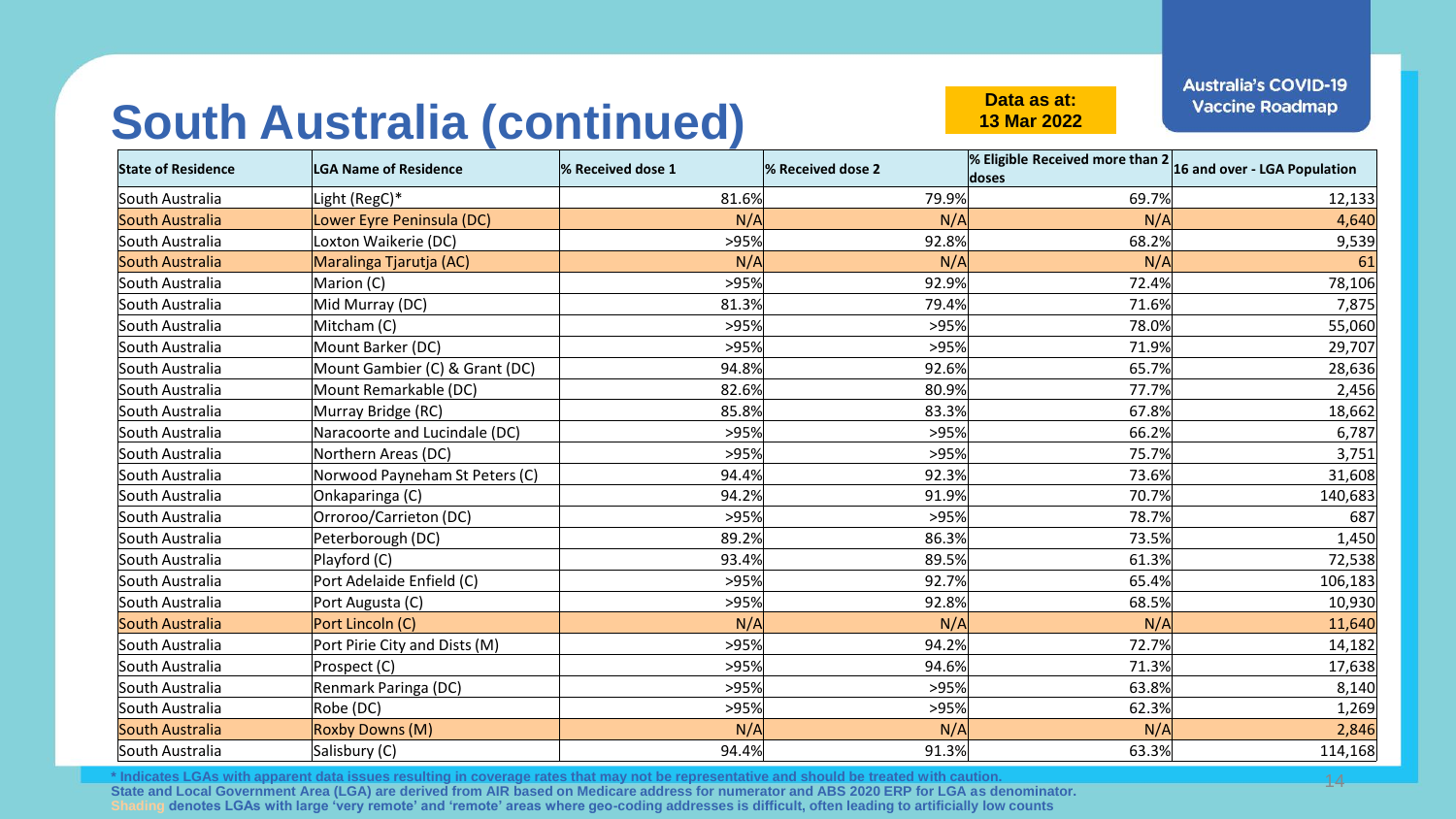**13 Mar 2022**

#### **South Australia (continued) Data as at:**

**State of Residence LGA Name of Residence % Received dose 1 % Received dose 2 % Eligible Received more than 2**  *Leage SE Eigible Received more than 2* 16 and over - LGA Population South Australia <mark>Southern Mallee (DC) N/A</mark> N/A 1,690 South Australia <mark>Streaky Bay (DC) N/A</mark> 1,702 South Australia |Tatiara (DC) 92.4% 90.0% 64.7% 5,484 South Australia Tea Tree Gully (C) >95% 94.5% 70.6% 81,911 South Australia |The Coorong (DC) 91.0% 88.6% 69.3% 4,411 South Australia Tumby Bay (DC) N/A N/A N/A 2,238 South Australia Unincorporated SA N/A N/A N/A 2,942 South Australia 94.4% 92.9% 78.7% 32,636 South Australia Victor Harbor (C) >95% >95% 80.2% 13,504 South Australia |Wakefield (DC) 91.9%| 89.3%| 71.4%| 5,420 South Australia Walkerville (M) >95% 94.5% 77.2% 6,778 South Australia |Wattle Range (DC) >95% 94.4% 9,832 South Australia |West Torrens (C) 92.6%| 90.1%| 52,110 South Australia <mark>Whyalla (C) 92.8%</mark> 88.6% 68.7% 17,139 South Australia Wudinna (DC) N/A N/A N/A 1,024 South Australia |Yankalilla (DC) 94.1%| 91.7%| 73.9%| 4,841 South Australia <mark>Yorke Peninsula (DC)</mark> 93.4% 77.8% 9,639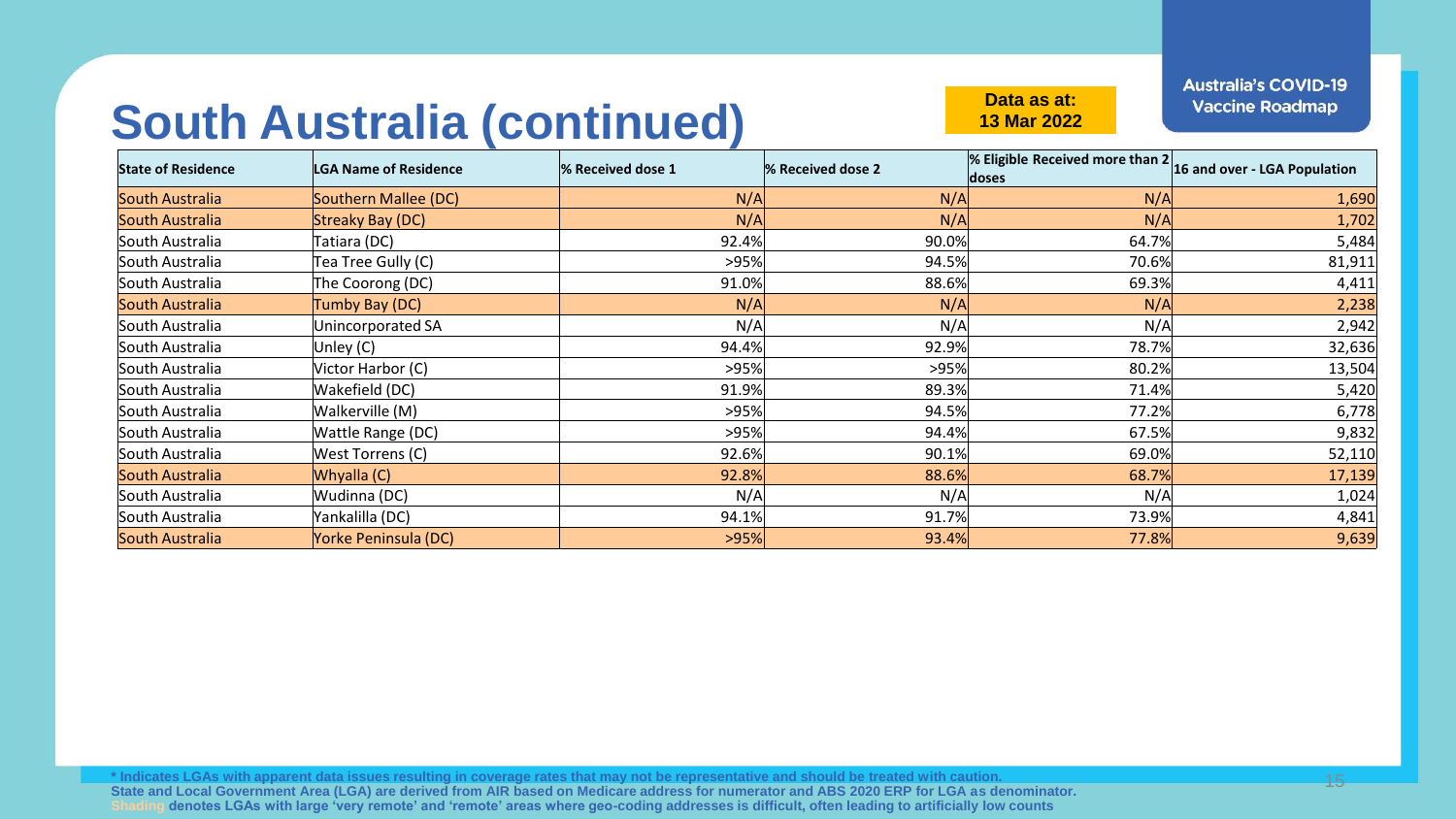#### **Tasmania Data as at:**

**13 Mar 2022**

**Australia's COVID-19 Vaccine Roadmap** 

| <b>State of Residence</b> | <b>LGA Name of Residence</b>    | % Received dose 1 | % Received dose 2 | % Eligible Received more than $2 _{16}$ and over - LGA Population<br>doses |        |
|---------------------------|---------------------------------|-------------------|-------------------|----------------------------------------------------------------------------|--------|
| Tasmania                  | Break O'Day (M)                 | >95%              | >95%              | 68.7%                                                                      | 5,400  |
| Tasmania                  | Brighton (M)                    | >95%              | >95%              | 59.6%                                                                      | 13,737 |
| Tasmania                  | Burnie (C)                      | >95%              | >95%              | 62.3%                                                                      | 15,835 |
| Tasmania                  | Central Coast (M) (Tas.)        | >95%              | >95%              | 68.6%                                                                      | 18,270 |
| Tasmania                  | Central Highlands (M) (Tas.)    | >95%              | 95.0%             | 61.0%                                                                      | 1,754  |
| Tasmania                  | Circular Head (M)               | 91.8%             | 89.6%             | 61.1%                                                                      | 6,406  |
| Tasmania                  | Clarence (C)                    | >95%              | >95%              | 72.0%                                                                      | 47,522 |
| Tasmania                  | Derwent Valley (M)              | >95%              | >95%              | 63.4%                                                                      | 8,442  |
| Tasmania                  | Devonport (C)                   | >95%              | >95%              | 62.1%                                                                      | 20,826 |
| Tasmania                  | Dorset (M)                      | >95%              | >95%              | 58.9%                                                                      | 5,500  |
| Tasmania                  | Flinders (M) (Tas.)             | N/A               | N/A               | N/A                                                                        | 863    |
| Tasmania                  | George Town (M)                 | 92.8%             | 90.6%             | 71.3%                                                                      | 5,859  |
| Tasmania                  | <b>Glamorgan/Spring Bay (M)</b> | N/A               | N/A               | N/A                                                                        | 4,147  |
| Tasmania                  | Glenorchy (C)                   | >95%              | >95%              | 63.2%                                                                      | 38,721 |
| Tasmania                  | Hobart (C)                      | >95%              | >95%              | 73.0%                                                                      | 46,651 |
| Tasmania                  | Huon Valley (M)                 | >95%              | 92.9%             | 70.2%                                                                      | 14,585 |
| Tasmania                  | Kentish (M)                     | 90.9%             | 88.9%             | 61.0%                                                                      | 5,315  |
| Tasmania                  | King Island (M)                 | N/A               | N/A               | N/A                                                                        | 1,333  |
| Tasmania                  | Kingborough (M)                 | >95%              | >95%              | 73.2%                                                                      | 30,763 |
| Tasmania                  | Latrobe (M) (Tas.)              | >95%              | >95%              | 65.8%                                                                      | 9,894  |
| Tasmania                  | Launceston (C)                  | >95%              | >95%              | 67.0%                                                                      | 55,885 |
| Tasmania                  | Meander Valley (M)              | >95%              | 94.0%             | 69.3%                                                                      | 16,366 |
| Tasmania                  | Northern Midlands (M)           | >95%              | >95%              | 68.2%                                                                      | 11,144 |
| Tasmania                  | Sorell (M)                      | >95%              | >95%              | 63.6%                                                                      | 12,944 |
| Tasmania                  | Southern Midlands (M)           | 94.3%             | 91.9%             | 62.2%                                                                      | 5,170  |
| Tasmania                  | Tasman (M)                      | >95%              | >95%              | 70.4%                                                                      | 2,183  |
| Tasmania                  | Waratah/Wynyard (M)             | >95%              | >95%              | 66.2%                                                                      | 11,299 |

**\* Indicates LGAs with apparent data issues resulting in coverage rates that may not be representative and should be treated with caution. State and Local Government Area (LGA) are derived from AIR based on Medicare address for numerator and ABS 2020 ERP for LGA as denominator. Shading denotes LGAs with large 'very remote' and 'remote' areas where geo-coding addresses is difficult, often leading to artificially low counts**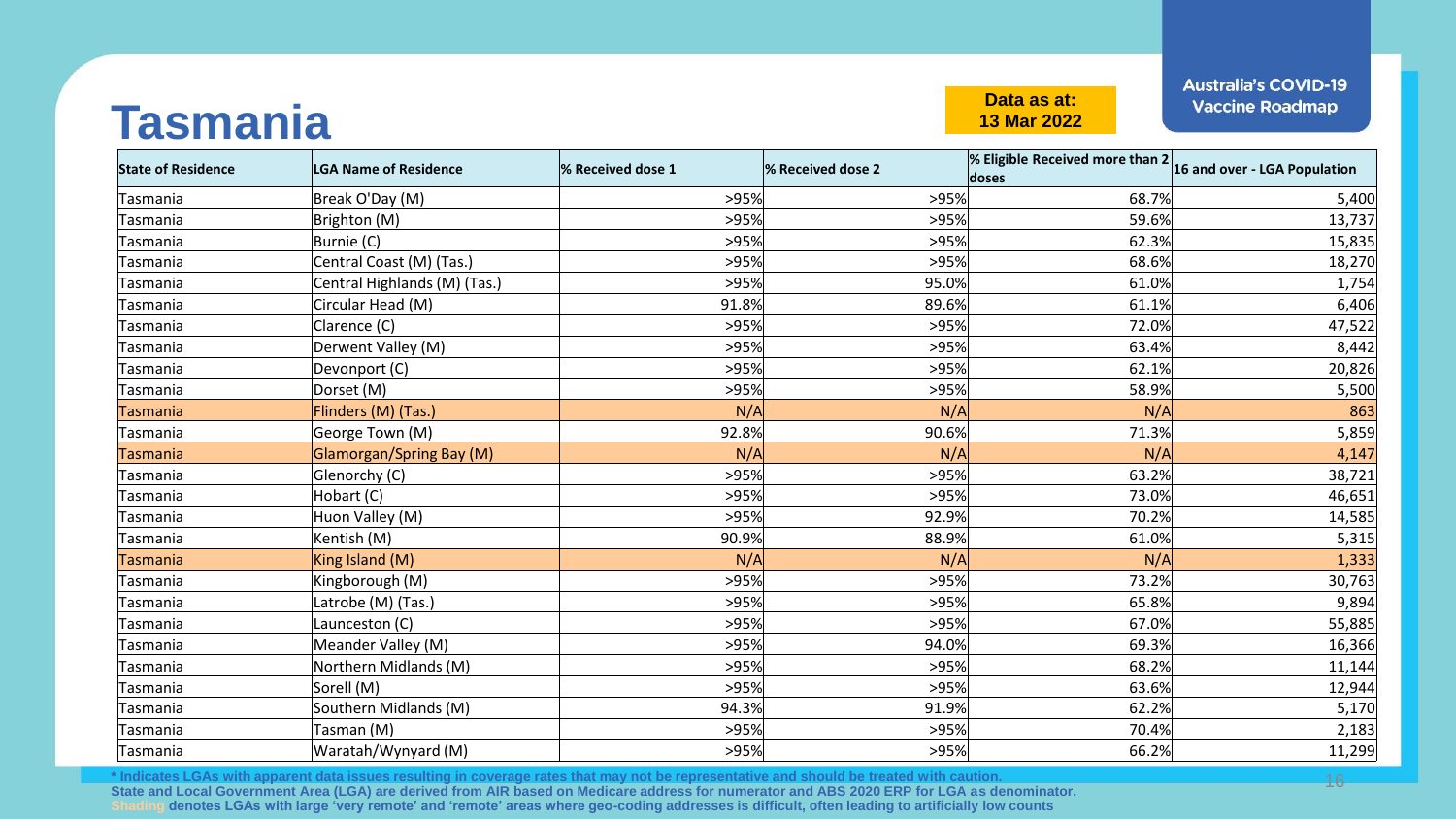#### **Tasmania (continued) Data as at:**

**13 Mar 2022**

| <b>State of Residence</b> | <b>LGA Name of Residence</b> | <b>1% Received dose 1</b> | <b>8 % Received dose 2</b> | $\%$ Eligible Received more than 2 $\vert$ 16 and over - LGA Population<br>ldoses |        |
|---------------------------|------------------------------|---------------------------|----------------------------|-----------------------------------------------------------------------------------|--------|
| Tasmania                  | West Coast (M)               | N/A                       | N/A                        | N/A                                                                               | 3,358  |
| Tasmania                  | West Tamar (M)               | >95%                      | >95%                       | 70.1%                                                                             | 20,000 |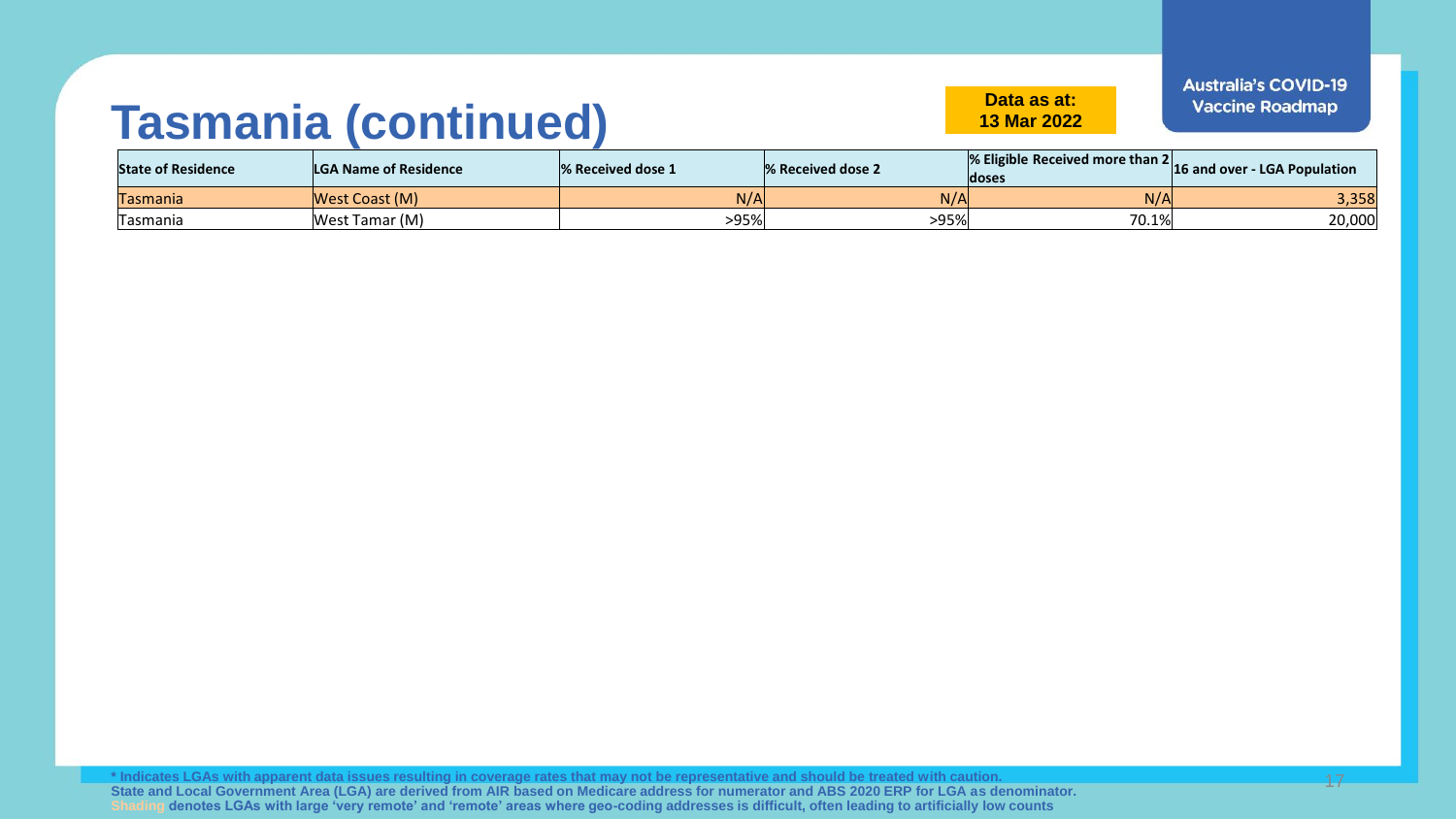#### **Victoria Data as at:**<br> **Data as at:**<br> **Data as at:**<br> **Data as at:**<br> **Data as at:**

**13 Mar 2022**

**Australia's COVID-19 Vaccine Roadmap** 

| <b>State of Residence</b> | <b>LGA Name of Residence</b> | % Received dose 1 | % Received dose 2 | % Eligible Received more than $2 _{16}$ and over - LGA Population<br>doses |         |
|---------------------------|------------------------------|-------------------|-------------------|----------------------------------------------------------------------------|---------|
| Victoria                  | Alpine (S)                   | >95%              | >95%              | 71.7%                                                                      | 10,752  |
| Victoria                  | Ararat (RC)                  | >95%              | >95%              | 75.5%                                                                      | 9,934   |
| Victoria                  | Ballarat (C)                 | >95%              | >95%              | 74.6%                                                                      | 88,544  |
| Victoria                  | Banyule (C)                  | 94.6%             | 93.6%             | 74.0%                                                                      | 106,503 |
| Victoria                  | Bass Coast (S)               | >95%              | >95%              | 70.8%                                                                      | 30,955  |
| Victoria                  | Baw Baw (S)                  | >95%              | >95%              | 66.7%                                                                      | 43,437  |
| Victoria                  | Bayside (C)                  | >95%              | >95%              | 75.8%                                                                      | 86,586  |
| Victoria                  | Benalla (RC)                 | >95%              | >95%              | 70.5%                                                                      | 11,742  |
| Victoria                  | Boroondara (C)               | 91.5%             | 90.5%             | 76.6%                                                                      | 150,854 |
| Victoria                  | Brimbank (C)                 | 94.1%             | 92.2%             | 58.6%                                                                      | 168,503 |
| Victoria                  | Buloke (S)                   | >95%              | >95%              | 75.8%                                                                      | 5,039   |
| Victoria                  | Campaspe (S)                 | >95%              | >95%              | 68.2%                                                                      | 30,510  |
| Victoria                  | Cardinia (S)                 | >95%              | >95%              | 60.3%                                                                      | 87,947  |
| Victoria                  | Casey (C)                    | >95%              | >95%              | 58.6%                                                                      | 277,156 |
| Victoria                  | Central Goldfields (S)       | >95%              | >95%              | 74.7%                                                                      | 10,941  |
| Victoria                  | Colac-Otway (S)              | >95%              | >95%              | 68.5%                                                                      | 17,560  |
| Victoria                  | Corangamite (S)              | >95%              | >95%              | 70.6%                                                                      | 12,891  |
| Victoria                  | Darebin (C)                  | 82.4%             | 81.1%             | 68.2%                                                                      | 139,855 |
| Victoria                  | East Gippsland (S)           | >95%              | >95%              | 70.0%                                                                      | 39,503  |
| Victoria                  | Frankston (C)                | 94.3%             | 93.1%             | 65.6%                                                                      | 114,835 |
| Victoria                  | Gannawarra (S)               | >95%              | >95%              | 69.4%                                                                      | 8,627   |
| Victoria                  | Glen Eira (C)                | 90.9%             | 89.7%             | 71.6%                                                                      | 128,605 |
| Victoria                  | Glenelg (S)                  | >95%              | >95%              | 68.8%                                                                      | 16,234  |
| Victoria                  | Golden Plains (S)            | >95%              | >95%              | 68.8%                                                                      | 18,580  |
| Victoria                  | Greater Bendigo (C)          | >95%              | >95%              | 73.6%                                                                      | 95,316  |
| Victoria                  | Greater Dandenong (C)        | >95%              | 93.3%             | 58.5%                                                                      | 136,491 |
| Victoria                  | Greater Geelong (C)          | >95%              | >95%              | 71.7%                                                                      | 213,858 |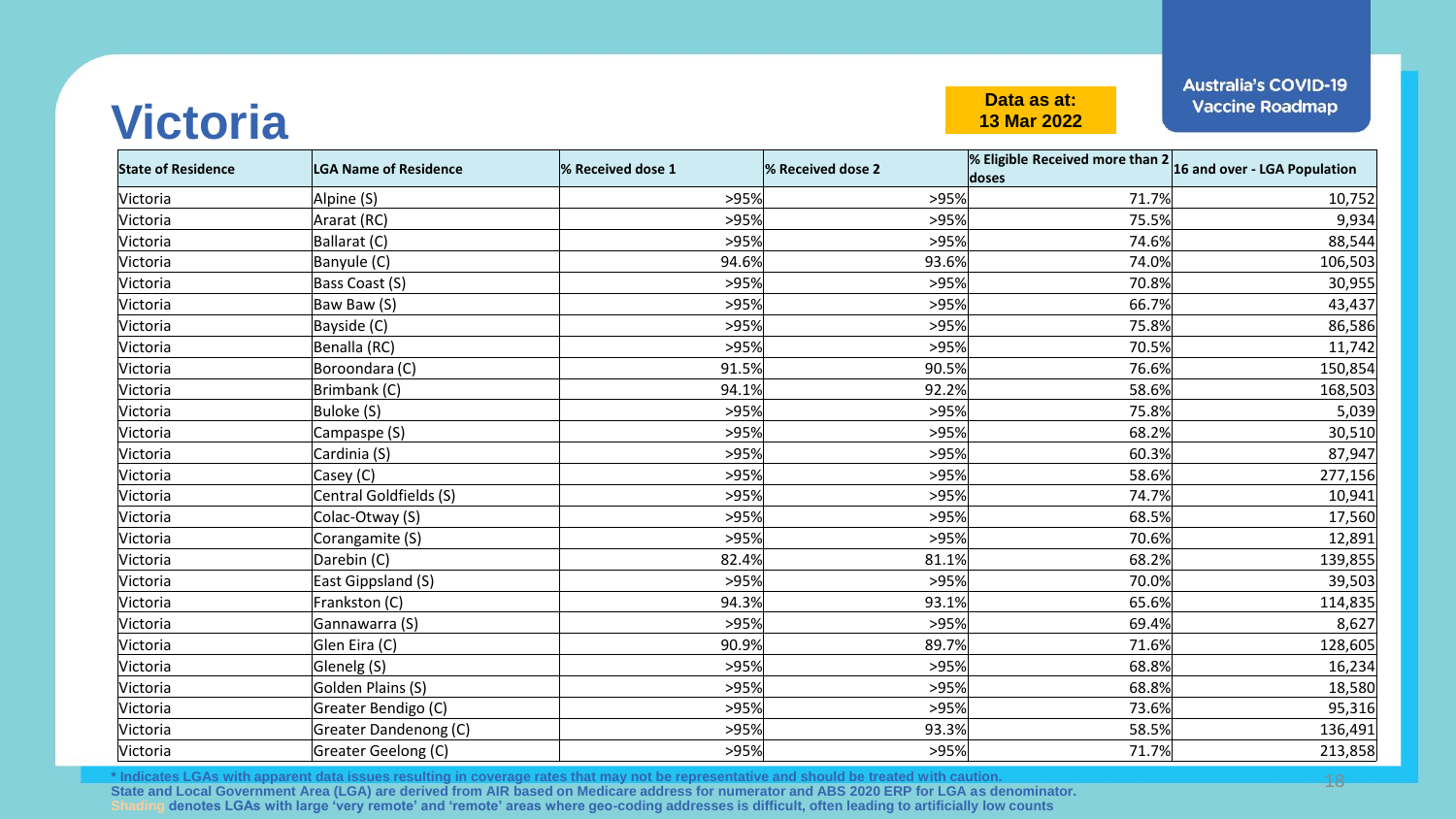#### **Victoria (continued) Data as at:**

**13 Mar 2022**

**Australia's COVID-19 Vaccine Roadmap** 

| <b>State of Residence</b> | LGA Name of Residence    | % Received dose 1 | % Received dose 2 | $\sqrt{\frac{2}{16}}$ Eligible Received more than $2 _{16}$ and over - LGA Population<br>doses |         |
|---------------------------|--------------------------|-------------------|-------------------|------------------------------------------------------------------------------------------------|---------|
| Victoria                  | Greater Shepparton (C)   | >95%              | >95%              | 64.1%                                                                                          | 52,558  |
| Victoria                  | Hepburn (S)              | >95%              | >95%              | 74.5%                                                                                          | 13,483  |
| Victoria                  | Hindmarsh (S)            | >95%              | >95%              | 73.2%                                                                                          | 4,636   |
| Victoria                  | Hobsons Bay (C)          | 91.4%             | 90.1%             | 68.2%                                                                                          | 78,987  |
| Victoria                  | Horsham (RC)             | >95%              | >95%              | 69.9%                                                                                          | 15,830  |
| Victoria                  | Hume (C)                 | >95%              | >95%              | 50.9%                                                                                          | 183,745 |
| Victoria                  | Indigo (S)               | >95%              | >95%              | 72.7%                                                                                          | 13,679  |
| Victoria                  | Kingston (C) (Vic.)      | 93.1%             | 92.0%             | 69.7%                                                                                          | 136,130 |
| Victoria                  | Knox (C)                 | >95%              | >95%              | 68.6%                                                                                          | 134,442 |
| Victoria                  | Latrobe (C) (Vic.)       | >95%              | >95%              | 63.4%                                                                                          | 61,294  |
| Victoria                  | Loddon (S)               | >95%              | >95%              | 69.2%                                                                                          | 6,234   |
| Victoria                  | Macedon Ranges (S)       | >95%              | >95%              | 73.6%                                                                                          | 39,617  |
| Victoria                  | Manningham (C)           | >95%              | >95%              | 68.3%                                                                                          | 106,401 |
| Victoria                  | Mansfield (S)            | >95%              | >95%              | 72.6%                                                                                          | 7,667   |
| Victoria                  | Maribyrnong (C)          | 84.4%             | 83.0%             | 68.5%                                                                                          | 79,540  |
| Victoria                  | Maroondah (C)            | 94.5%             | 93.6%             | 70.9%                                                                                          | 95,750  |
| Victoria                  | Melbourne (C)            | 78.7%             | 75.8%             | 63.2%                                                                                          | 172,221 |
| Victoria                  | Melton (C)               | >95%              | >95%              | 57.1%                                                                                          | 128,214 |
| Victoria                  | Mildura (RC)             | >95%              | >95%              | 60.3%                                                                                          | 44,523  |
| Victoria                  | Mitchell (S)             | >95%              | >95%              | 62.9%                                                                                          | 37,098  |
| Victoria                  | Moira (S)                | >95%              | >95%              | 66.3%                                                                                          | 24,480  |
| Victoria                  | Monash (C)               | 91.1%             | 89.2%             | 67.4%                                                                                          | 171,541 |
| Victoria                  | Moonee Valley (C)        | 89.1%             | 88.1%             | 69.4%                                                                                          | 108,910 |
| Victoria                  | Moorabool (S)            | >95%              | >95%              | 65.6%                                                                                          | 28,218  |
| Victoria                  | Moreland (C)             | 83.7%             | 82.3%             | 66.7%                                                                                          | 157,533 |
| Victoria                  | Mornington Peninsula (S) | >95%              | >95%              | 70.9%                                                                                          | 138,062 |
| Victoria                  | Mount Alexander (S)      | >95%              | >95%              | 78.7%                                                                                          | 16,824  |

**\* Indicates LGAs with apparent data issues resulting in coverage rates that may not be representative and should be treated with caution. State and Local Government Area (LGA) are derived from AIR based on Medicare address for numerator and ABS 2020 ERP for LGA as denominator. Shading denotes LGAs with large 'very remote' and 'remote' areas where geo-coding addresses is difficult, often leading to artificially low counts**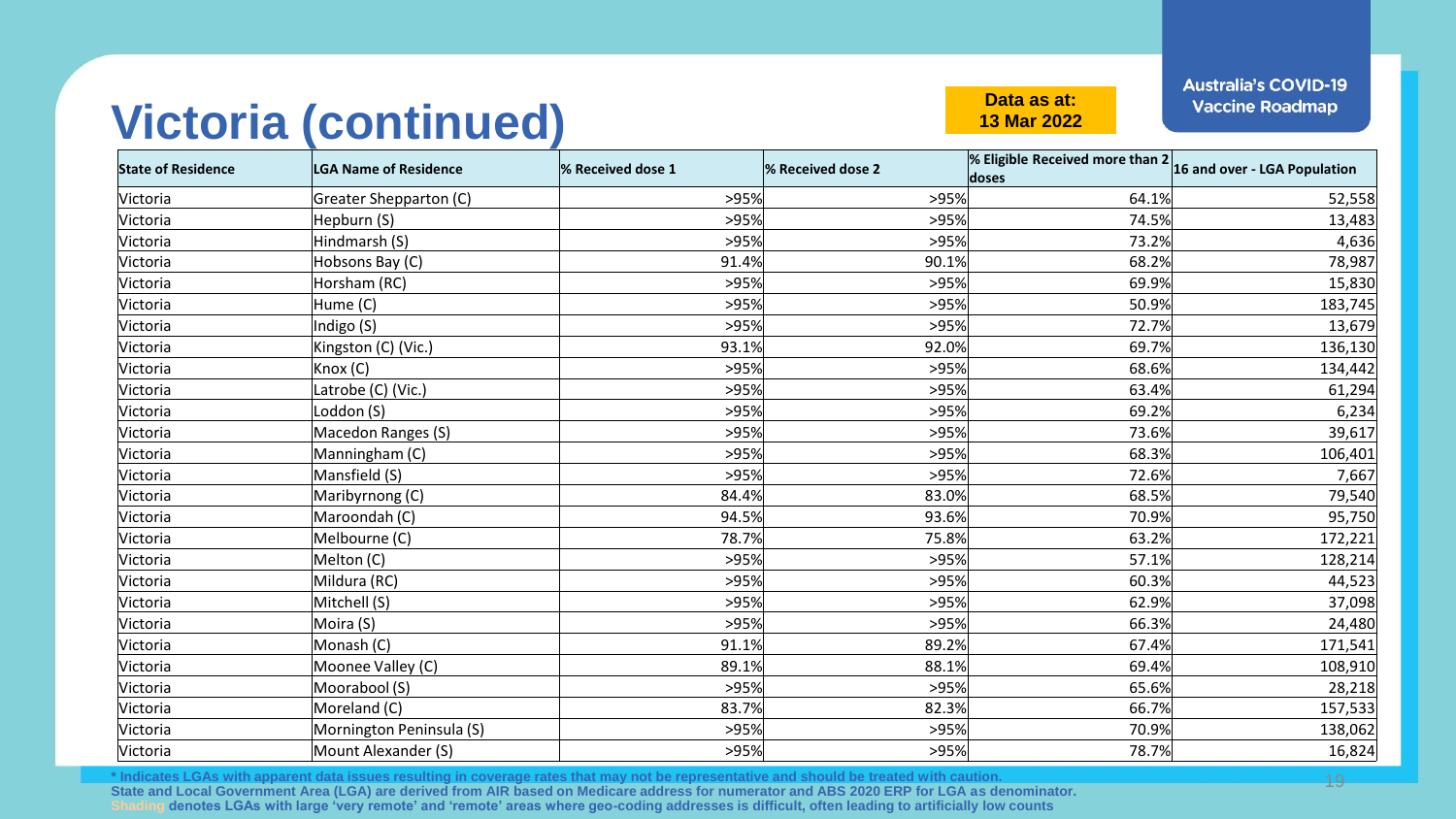#### **Victoria (continued) Data as at:**

**13 Mar 2022**

**Australia's COVID-19 Vaccine Roadmap** 

| <b>State of Residence</b> | <b>LGA Name of Residence</b> | % Received dose 1 | % Received dose 2 | $\mathscr{C}$ Eligible Received more than $2 _{16}$ and over - LGA Population<br>doses |         |
|---------------------------|------------------------------|-------------------|-------------------|----------------------------------------------------------------------------------------|---------|
| Victoria                  | Moyne (S)                    | >95%              | >95%              | 70.9%                                                                                  | 13,396  |
| Victoria                  | Pyrenees (S)                 | >95%              | >95%              | 72.1%                                                                                  | 6,322   |
| Victoria                  | Port Phillip (C)             | 80.7%             | 79.5%             | 69.8%                                                                                  | 102,297 |
| Victoria                  | Surf Coast (S)               | >95%              | >95%              | 73.2%                                                                                  | 27,224  |
| Victoria                  | Queenscliffe (B)             | >95%              | >95%              | 84.2%                                                                                  | 2,653   |
| Victoria                  | South Gippsland (S)          | >95%              | >95%              | 69.4%                                                                                  | 24,469  |
| Victoria                  | Swan Hill (RC)               | >95%              | >95%              | 58.9%                                                                                  | 16,303  |
| Victoria                  | Strathbogie (S)              | >95%              | >95%              | 71.9%                                                                                  | 9,225   |
| Victoria                  | Nillumbik (S)                | >95%              | >95%              | 72.9%                                                                                  | 51,779  |
| Victoria                  | Stonnington (C)              | 82.5%             | 81.3%             | 73.7%                                                                                  | 104,006 |
| Victoria                  | Wodonga (C)                  | >95%              | >95%              | 68.2%                                                                                  | 33,170  |
| Victoria                  | Murrindindi (S)              | >95%              | >95%              | 67.6%                                                                                  | 12,217  |
| Victoria                  | Northern Grampians (S)       | >95%              | >95%              | 71.0%                                                                                  | 9,514   |
| Victoria                  | Wangaratta (RC)              | >95%              | >95%              | 70.7%                                                                                  | 23,499  |
| Victoria                  | Wellington (S)               | >95%              | >95%              | 66.5%                                                                                  | 36,346  |
| Victoria                  | Warrnambool (C)              | >95%              | >95%              | 74.0%                                                                                  | 28,766  |
| Victoria                  | Whitehorse (C)               | 92.7%             | 91.3%             | 71.1%                                                                                  | 149,653 |
| Victoria                  | West Wimmera (S)             | >95%              | >95%              | 72.9%                                                                                  | 3,104   |
| Victoria                  | Southern Grampians (S)       | >95%              | >95%              | 73.8%                                                                                  | 13,124  |
| Victoria                  | Whittlesea (C)               | 93.3%             | 91.5%             | 57.5%                                                                                  | 183,378 |
| Victoria                  | Yarra (C)                    | 76.9%             | 75.9%             | 75.5%                                                                                  | 91,520  |
| Victoria                  | Yarriambiack (S)             | >95%              | >95%              | 75.5%                                                                                  | 5,403   |
| Victoria                  | Towong (S)                   | >95%              | >95%              | 71.3%                                                                                  | 5,031   |
| Victoria                  | Unincorporated Vic*          | 44.5%             | 43.9%             | 55.3%                                                                                  | 776     |
| Victoria                  | Wyndham (C)                  | >95%              | >95%              | 58.4%                                                                                  | 207,180 |
| Victoria                  | Yarra Ranges (S)             | >95%              | >95%              | 66.5%                                                                                  | 127,844 |

**\* Indicates LGAs with apparent data issues resulting in coverage rates that may not be representative and should be treated with caution. State and Local Government Area (LGA) are derived from AIR based on Medicare address for numerator and ABS 2020 ERP for LGA as denominator. Shading denotes LGAs with large 'very remote' and 'remote' areas where geo-coding addresses is difficult, often leading to artificially low counts**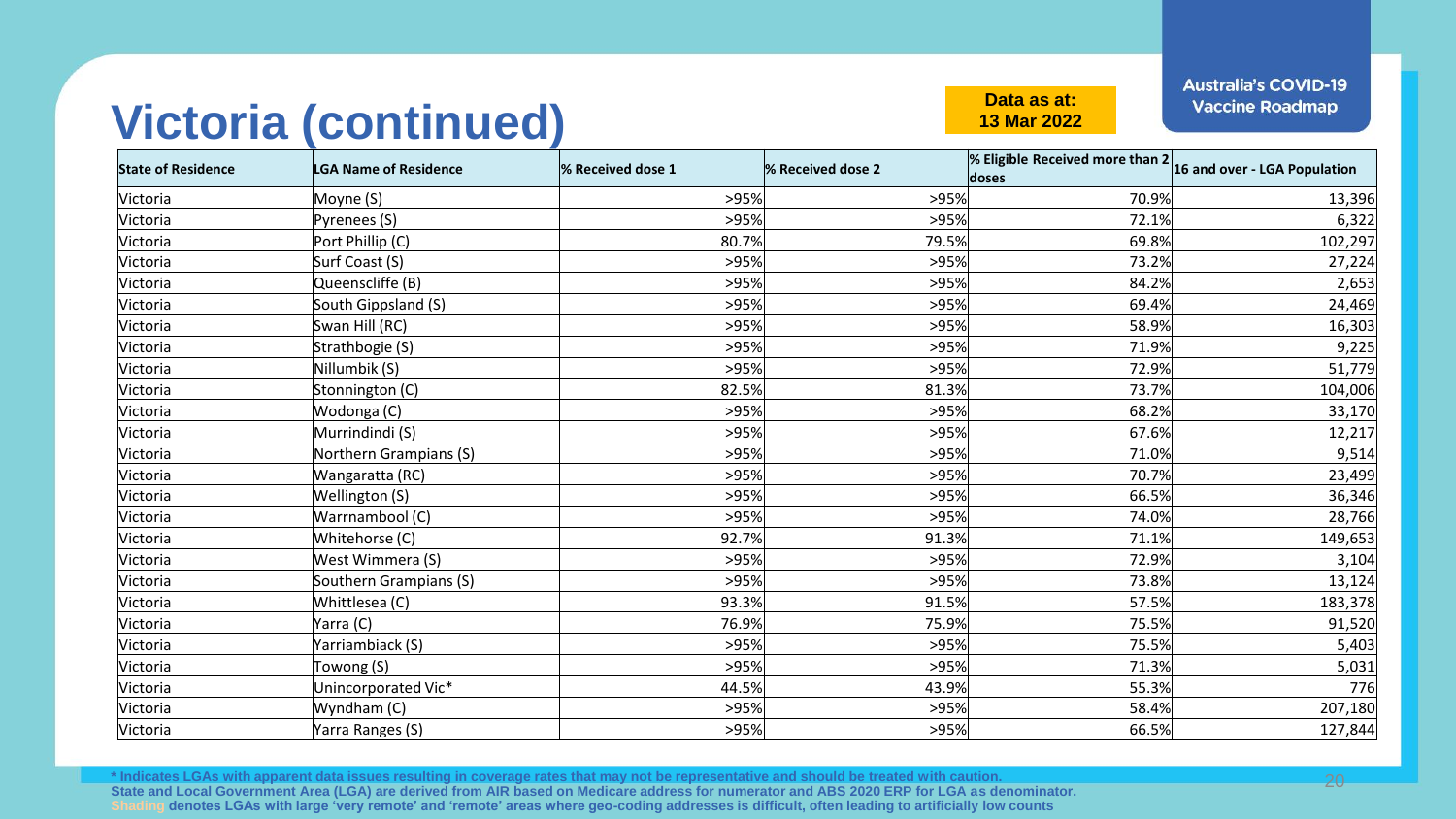#### **Western Australia Data as at:**

**13 Mar 2022**

**Australia's COVID-19 Vaccine Roadmap** 

| <b>State of Residence</b> | <b>LGA Name of Residence</b> | % Received dose 1 | % Received dose 2 | % Eligible Received more than $2 16$ and over - LGA Population |        |
|---------------------------|------------------------------|-------------------|-------------------|----------------------------------------------------------------|--------|
| Western Australia         | Albany (C)                   | >95%              | >95%              | 85.6%                                                          | 30,863 |
| Western Australia         | Armadale (C)                 | >95%              | >95%              | 81.7%                                                          | 70,740 |
| <b>Western Australia</b>  | Ashburton (S)                | N/A               | N/A               | N/A                                                            | 11,253 |
| Western Australia         | Augusta-Margaret River (S)   | >95%              | >95%              | 80.6%                                                          | 12,867 |
| Western Australia         | Bassendean (T)               | >95%              | >95%              | 86.0%                                                          | 12,907 |
| Western Australia         | Bayswater (C)                | >95%              | 94.3%             | 84.3%                                                          | 57,415 |
| Western Australia         | Belmont (C)                  | 94.3%             | 91.9%             | 80.9%                                                          | 35,574 |
| Western Australia         | Beverley (S)                 | 93.6%             | 91.6%             | 87.8%                                                          | 1,495  |
| Western Australia         | Boddington (S)               | 92.0%             | 90.0%             | 81.2%                                                          | 1,409  |
| Western Australia         | Boyup Brook (S)              | >95%              | 94.5%             | 82.7%                                                          | 1,403  |
| Western Australia         | Bridgetown-Greenbushes (S)   | >95%              | >95%              | 86.9%                                                          | 3,829  |
| Western Australia         | Brookton (S)                 | >95%              | >95%              | 82.7%                                                          | 736    |
| <b>Western Australia</b>  | Broome (S)                   | N/A               | N/A               | N/A                                                            | 12,598 |
| Western Australia         | Broomehill-Tambellup (S)*    | 89.2%             | 86.5%             | 79.8%                                                          | 805    |
| <b>Western Australia</b>  | Bruce Rock (S)               | N/A               | N/A               | N/A                                                            | 757    |
| Western Australia         | Bunbury (C)                  | >95%              | >95%              | 82.9%                                                          | 25,673 |
| Western Australia         | Busselton (C)                | >95%              | >95%              | 84.4%                                                          | 31,922 |
| Western Australia         | Cambridge (T)                | >95%              | >95%              | 90.9%                                                          | 22,986 |
| Western Australia         | Canning (C)                  | >95%              | >95%              | 83.1%                                                          | 75,876 |
| Western Australia         | Capel (S)                    | >95%              | >95%              | 84.7%                                                          | 13,992 |
| <b>Western Australia</b>  | Carnamah (S)                 | N/A               | N/A               | N/A                                                            | 422    |
| <b>Western Australia</b>  | Carnarvon (S)                | N/A               | N/A               | N/A                                                            | 4,013  |
| Western Australia         | Chapman Valley (S)*          | 70.0%             | 68.9%             | 81.4%                                                          | 1,192  |
| Western Australia         | Chittering (S)               | 91.3%             | 89.6%             | 83.7%                                                          | 4,857  |
| Western Australia         | Claremont (T)                | >95%              | >95%              | 90.4%                                                          | 9,137  |
| Western Australia         | Cockburn (C)                 | >95%              | >95%              | 84.3%                                                          | 92,715 |
| Western Australia         | Collie (S)                   | >95%              | >95%              | 83.5%                                                          | 6,847  |

**\* Indicates LGAs with apparent data issues resulting in coverage rates that may not be representative and should be treated with caution. State and Local Government Area (LGA) are derived from AIR based on Medicare address for numerator and ABS 2020 ERP for LGA as denominator. Shading denotes LGAs with large 'very remote' and 'remote' areas where geo-coding addresses is difficult, often leading to artificially low counts**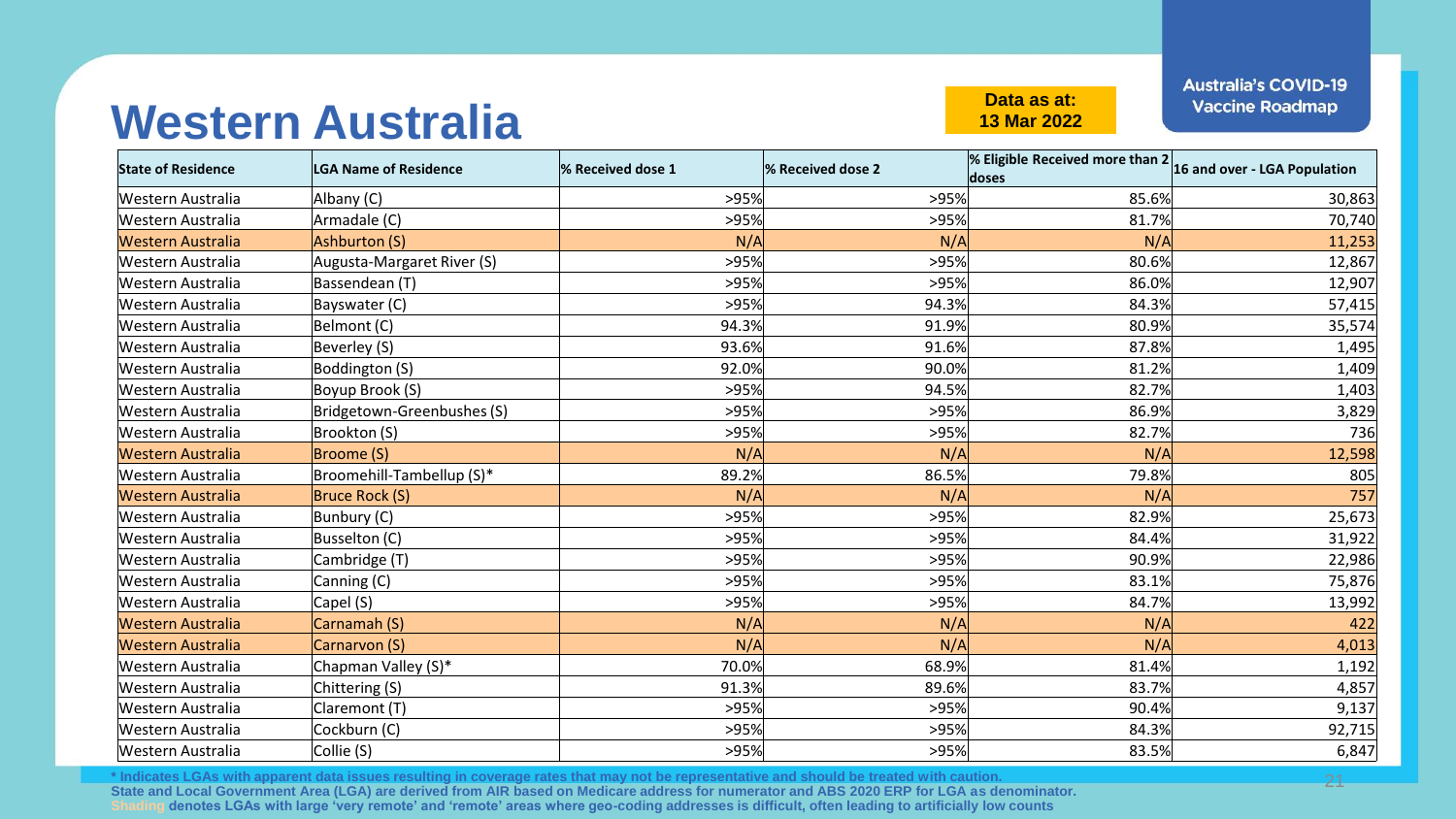**13 Mar 2022**

# Western Australia (continued) **Data as at:**

| <b>State of Residence</b> | <b>LGA Name of Residence</b> | % Received dose 1 | % Received dose 2 | <b>% Eligible Received more than <math>2 16</math> and over - LGA Population</b><br>doses |        |
|---------------------------|------------------------------|-------------------|-------------------|-------------------------------------------------------------------------------------------|--------|
| Western Australia         | Coolgardie (S)               | 88.2%             | 85.3%             | 80.8%                                                                                     | 2,590  |
| Western Australia         | Coorow (S)                   | >95%              | >95%              | 83.2%                                                                                     | 820    |
| <b>Western Australia</b>  | Corrigin (S)                 | N/A               | N/A               | N/A                                                                                       | 901    |
| Western Australia         | Cottesloe (T)                | >95%              | >95%              | 90.3%                                                                                     | 6,834  |
| <b>Western Australia</b>  | Cranbrook (S)                | >95%              | >95%              | 82.6%                                                                                     | 817    |
| Western Australia         | Cuballing (S)                | 87.7%             | 85.7%             | 85.8%                                                                                     | 697    |
| <b>Western Australia</b>  | Cue(S)                       | N/A               | N/A               | N/A                                                                                       | 116    |
| Western Australia         | Cunderdin (S)                | 85.4%             | 84.0%             | 82.1%                                                                                     | 1,114  |
| <b>Western Australia</b>  | Dalwallinu (S)               | N/A               | N/A               | N/A                                                                                       | 1,059  |
| Western Australia         | Dandaragan (S)               | >95%              | >95%              | 86.3%                                                                                     | 2,741  |
| <b>Western Australia</b>  | Dardanup (S)                 | >95%              | >95%              | 85.1%                                                                                     | 11,150 |
| <b>Western Australia</b>  | Denmark (S)                  | >95%              | 93.4%             | 85.2%                                                                                     | 5,158  |
| <b>Western Australia</b>  | Derby-West Kimberley (S)     | N/A               | N/A               | N/A                                                                                       | 5,980  |
| <b>Western Australia</b>  | Donnybrook-Balingup (S)      | >95%              | >95%              | 84.5%                                                                                     | 4,998  |
| Western Australia         | Dowerin (S)                  | >95%              | >95%              | 85.6%                                                                                     | 501    |
| <b>Western Australia</b>  | Dumbleyung (S)               | N/A               | N/A               | N/A                                                                                       | 528    |
| <b>Western Australia</b>  | Dundas (S)                   | N/A               | N/A               | N/A                                                                                       | 618    |
| <b>Western Australia</b>  | East Fremantle (T)           | 94.7%             | 93.5%             | 89.4%                                                                                     | 6,396  |
| <b>Western Australia</b>  | East Pilbara (S)             | N/A               | N/A               | N/A                                                                                       | 9,136  |
| <b>Western Australia</b>  | Esperance (S)                | N/A               | N/A               | N/A                                                                                       | 11,156 |
| <b>Western Australia</b>  | Exmouth (S)                  | N/A               | N/A               | N/A                                                                                       | 2,334  |
| Western Australia         | Fremantle (C)                | >95%              | >95%              | 87.2%                                                                                     | 26,470 |
| <b>Western Australia</b>  | Gingin (S)                   | >95%              | >95%              | 78.8%                                                                                     | 4,526  |
| <b>Western Australia</b>  | Gnowangerup (S)              | N/A               | N/A               | N/A                                                                                       | 953    |
| Western Australia         | Goomalling (S)*              | 84.2%             | 82.4%             | 86.9%                                                                                     | 780    |
| <b>Western Australia</b>  | Gosnells (C)                 | >95%              | >95%              | 80.4%                                                                                     | 97,912 |
| <b>Western Australia</b>  | Greater Geraldton (C)        | >95%              | >95%              | 83.2%                                                                                     | 29,717 |

**\* Indicates LGAs with apparent data issues resulting in coverage rates that may not be representative and should be treated with caution. State and Local Government Area (LGA) are derived from AIR based on Medicare address for numerator and ABS 2020 ERP for LGA as denominator. Shading denotes LGAs with large 'very remote' and 'remote' areas where geo-coding addresses is difficult, often leading to artificially low counts**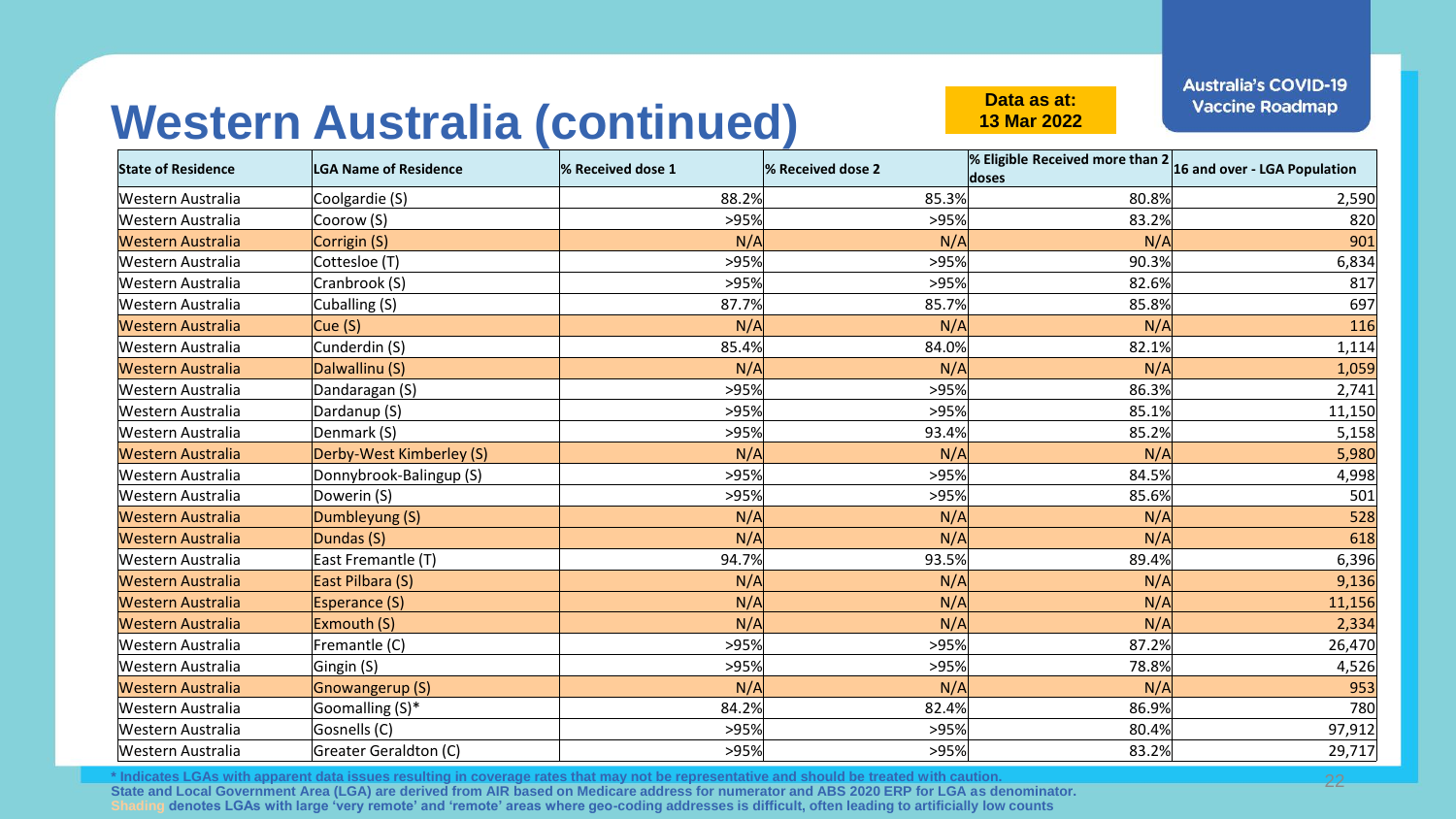**13 Mar 2022**

# Western Australia (continued) **Data as at:**

| <b>State of Residence</b> | <b>LGA Name of Residence</b> | % Received dose 1 | % Received dose 2 | <b>% Eligible Received more than <math>2 16</math> and over - LGA Population</b><br>doses |         |
|---------------------------|------------------------------|-------------------|-------------------|-------------------------------------------------------------------------------------------|---------|
| Western Australia         | Halls Creek (S)              | N/A               | N/A               | N/A                                                                                       | 2,494   |
| Western Australia         | Harvey (S)                   | >95%              | >95%              | 84.5%                                                                                     | 21,840  |
| Western Australia         | Irwin (S)                    | >95%              | >95%              | 85.2%                                                                                     | 2,962   |
| <b>Western Australia</b>  | Jerramungup (S)              | N/A               | N/A               | N/A                                                                                       | 856     |
| Western Australia         | Joondalup (C)                | >95%              | >95%              | 87.1%                                                                                     | 127,824 |
| <b>Western Australia</b>  | Kalamunda (C)                | >95%              | >95%              | 84.9%                                                                                     | 47,053  |
| Western Australia         | Kalgoorlie/Boulder (C)       | >95%              | >95%              | 81.0%                                                                                     | 22,014  |
| <b>Western Australia</b>  | Karratha (C)                 | N/A               | N/A               | N/A                                                                                       | 16,653  |
| Western Australia         | Katanning (S)                | >95%              | >95%              | 80.9%                                                                                     | 3,139   |
| <b>Western Australia</b>  | Kellerberrin (S)             | >95%              | 94.1%             | 83.2%                                                                                     | 959     |
| <b>Western Australia</b>  | Kent (S)                     | N/A               | N/A               | N/A                                                                                       | 426     |
| <b>Western Australia</b>  | Kojonup (S)                  | >95%              | >95%              | 83.7%                                                                                     | 1,484   |
| <b>Western Australia</b>  | Kondinin (S)                 | N/A               | N/A               | N/A                                                                                       | 710     |
| <b>Western Australia</b>  | Koorda (S)                   | N/A               | N/A               | N/A                                                                                       | 312     |
| <b>Western Australia</b>  | Kulin (S)                    | N/A               | N/A               | N/A                                                                                       | 602     |
| <b>Western Australia</b>  | Kwinana (C)                  | >95%              | 92.4%             | 80.9%                                                                                     | 35,656  |
| <b>Western Australia</b>  | Lake Grace (S)               | N/A               | N/A               | N/A                                                                                       | 935     |
| <b>Western Australia</b>  | Laverton (S)                 | N/A               | N/A               | N/A                                                                                       | 1,068   |
| <b>Western Australia</b>  | Leonora (S)                  | N/A               | N/A               | N/A                                                                                       | 1,238   |
| Western Australia         | Mandurah (C)                 | >95%              | >95%              | 83.9%                                                                                     | 71,008  |
| <b>Western Australia</b>  | Manjimup (S)                 | >95%              | >95%              | 85.0%                                                                                     | 7,337   |
| <b>Western Australia</b>  | Meekatharra (S)              | N/A               | N/A               | N/A                                                                                       | 786     |
| <b>Western Australia</b>  | Melville (C)                 | >95%              | >95%              | 88.5%                                                                                     | 84,225  |
| <b>Western Australia</b>  | Menzies (S)                  | N/A               | N/A               | N/A                                                                                       | 453     |
| Western Australia         | Merredin (S)                 | 92.2%             | 89.5%             | 84.2%                                                                                     | 2,688   |
| <b>Western Australia</b>  | Mingenew (S)                 | >95%              | >95%              | 83.6%                                                                                     | 320     |
| <b>Western Australia</b>  | Moora (S)                    | >95%              | >95%              | 86.4%                                                                                     | 1,806   |

**\* Indicates LGAs with apparent data issues resulting in coverage rates that may not be representative and should be treated with caution. State and Local Government Area (LGA) are derived from AIR based on Medicare address for numerator and ABS 2020 ERP for LGA as denominator. Shading denotes LGAs with large 'very remote' and 'remote' areas where geo-coding addresses is difficult, often leading to artificially low counts**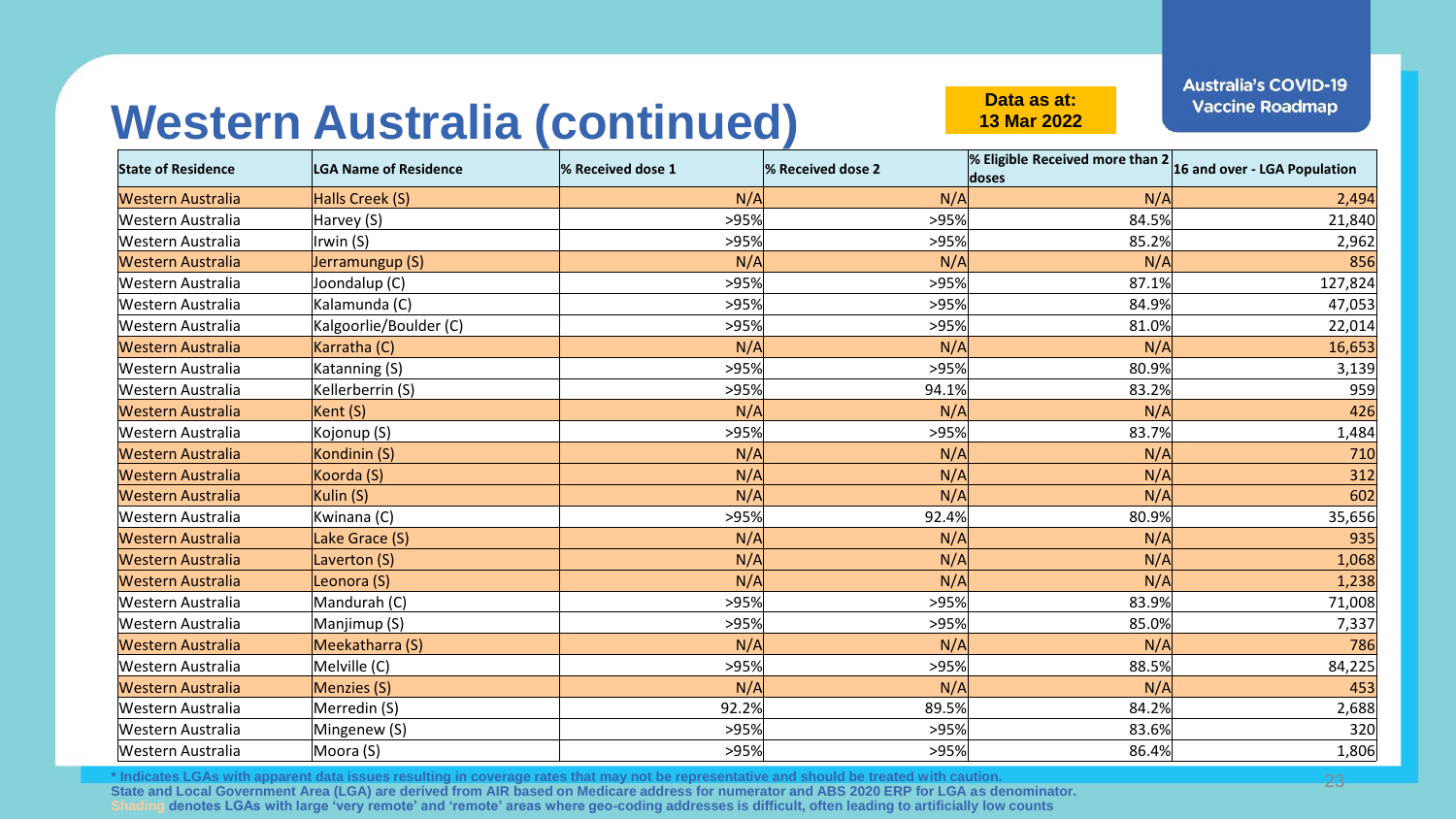**13 Mar 2022**

# Western Australia (continued) **Data as at:**

| <b>State of Residence</b> | <b>LGA Name of Residence</b> | % Received dose 1 | % Received dose 2 | <b>% Eligible Received more than <math>2 16</math> and over - LGA Population</b><br>doses |         |
|---------------------------|------------------------------|-------------------|-------------------|-------------------------------------------------------------------------------------------|---------|
| Western Australia         | Morawa (S)                   | N/A               | N/A               | N/A                                                                                       | 514     |
| Western Australia         | Mosman Park (T)              | >95%              | >95%              | 89.3%                                                                                     | 7,499   |
| <b>Western Australia</b>  | Mount Magnet (S)             | N/A               | N/A               | N/A                                                                                       | 350     |
| <b>Western Australia</b>  | Mount Marshall (S)           | N/A               | N/A               | N/A                                                                                       | 377     |
| <b>Western Australia</b>  | Mukinbudin (S)               | N/A               | N/A               | N/A                                                                                       | 400     |
| Western Australia         | Mundaring (S)                | >95%              | >95%              | 85.4%                                                                                     | 31,823  |
| <b>Western Australia</b>  | Murchison (S)                | N/A               | N/A               | N/A                                                                                       | 135     |
| Western Australia         | Murray (S)                   | >95%              | >95%              | 83.1%                                                                                     | 14,666  |
| Western Australia         | Nannup (S)                   | >95%              | >95%              | 85.3%                                                                                     | 1,174   |
| <b>Western Australia</b>  | Narembeen (S)                | N/A               | N/A               | N/A                                                                                       | 682     |
| <b>Western Australia</b>  | Narrogin (S)                 | >95%              | >95%              | 84.9%                                                                                     | 3,940   |
| <b>Western Australia</b>  | Nedlands (C)                 | >95%              | >95%              | 90.9%                                                                                     | 18,211  |
| <b>Western Australia</b>  | Ngaanyatjarraku (S)          | N/A               | N/A               | N/A                                                                                       | 1,341   |
| <b>Western Australia</b>  | Northam (S)                  | >95%              | 94.2%             | 84.3%                                                                                     | 8,880   |
| <b>Western Australia</b>  | Northampton (S)              | N/A               | N/A               | N/A                                                                                       | 2,277   |
| <b>Western Australia</b>  | Nungarin (S)                 | N/A               | N/A               | N/A                                                                                       | 208     |
| Western Australia         | Peppermint Grove (S)         | 82.9%             | 81.4%             | 88.9%                                                                                     | 1,469   |
| <b>Western Australia</b>  | Perenjori (S)                | N/A               | N/A               | N/A                                                                                       | 462     |
| <b>Western Australia</b>  | Perth (C)                    | >95%              | 94.3%             | 81.5%                                                                                     | 28,185  |
| <b>Western Australia</b>  | Pingelly (S)                 | >95%              | >95%              | 86.2%                                                                                     | 915     |
| Western Australia         | Plantagenet (S)              | >95%              | >95%              | 81.9%                                                                                     | 4,295   |
| <b>Western Australia</b>  | Port Hedland (T)             | N/A               | N/A               | N/A                                                                                       | 11,310  |
| <b>Western Australia</b>  | Quairading (S)               | >95%              | >95%              | 80.2%                                                                                     | 803     |
| <b>Western Australia</b>  | Ravensthorpe (S)             | N/A               | N/A               | N/A                                                                                       | 1,295   |
| <b>Western Australia</b>  | Rockingham (C)               | >95%              | >95%              | 83.6%                                                                                     | 106,304 |
| <b>Western Australia</b>  | Sandstone (S)                | N/A               | N/A               | N/A                                                                                       | 77      |
| <b>Western Australia</b>  | Serpentine-Jarrahdale (S)    | 91.8%             | 90.0%             | 81.5%                                                                                     | 25,256  |

**\* Indicates LGAs with apparent data issues resulting in coverage rates that may not be representative and should be treated with caution. State and Local Government Area (LGA) are derived from AIR based on Medicare address for numerator and ABS 2020 ERP for LGA as denominator. Shading denotes LGAs with large 'very remote' and 'remote' areas where geo-coding addresses is difficult, often leading to artificially low counts**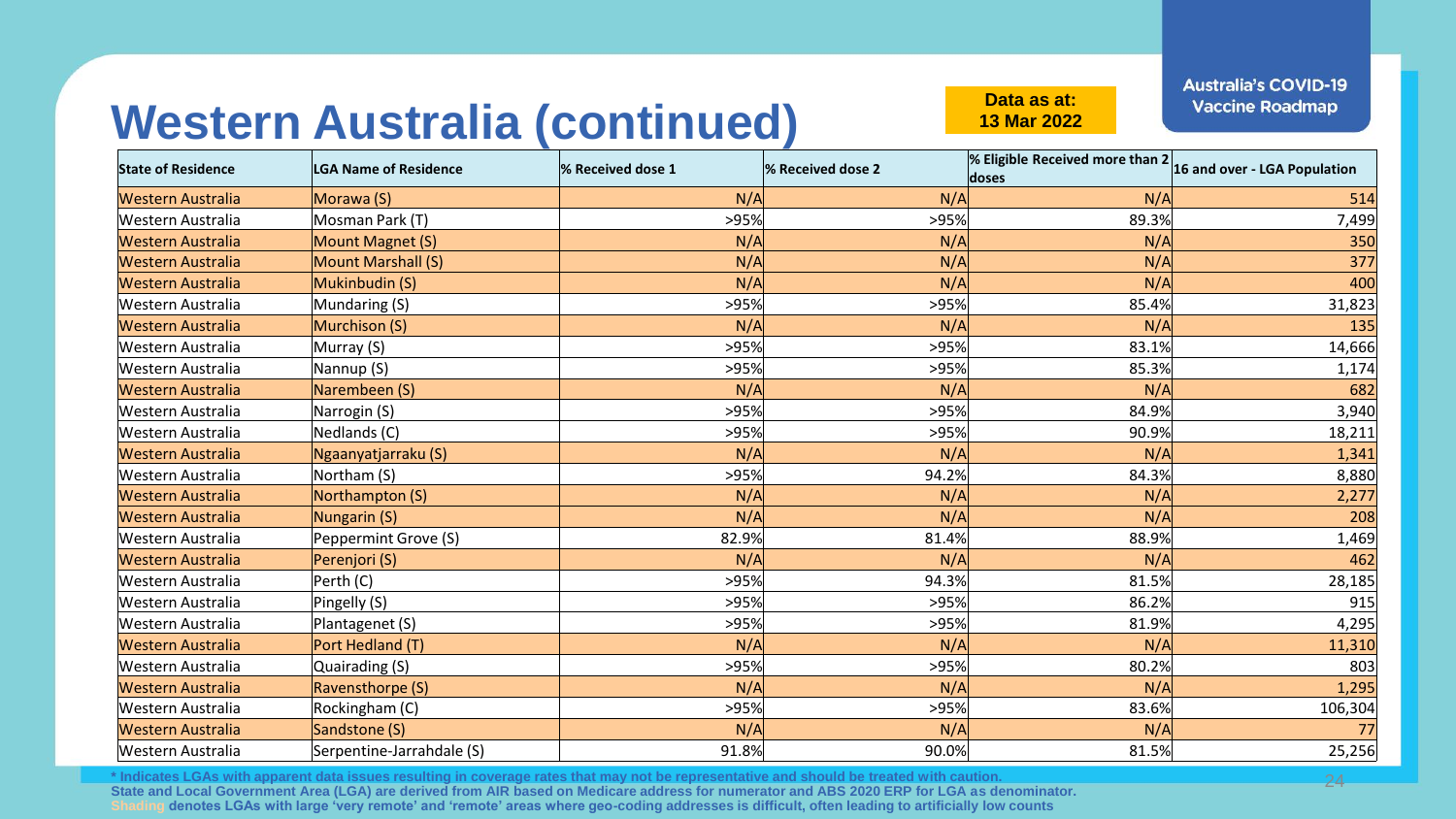**13 Mar 2022**

# Western Australia (continued) **Data as at:**

| <b>State of Residence</b> | <b>LGA Name of Residence</b> | % Received dose 1 | % Received dose 2 | <b>% Eligible Received more than <math>2 16</math> and over - LGA Population</b><br>doses |         |
|---------------------------|------------------------------|-------------------|-------------------|-------------------------------------------------------------------------------------------|---------|
| <b>Western Australia</b>  | Shark Bay (S)                | N/A               | N/A               | N/A                                                                                       | 778     |
| Western Australia         | South Perth (C)              | 91.4%             | 89.7%             | 88.2%                                                                                     | 37,452  |
| <b>Western Australia</b>  | Stirling (C)                 | >95%              | 94.8%             | 85.1%                                                                                     | 183,150 |
| Western Australia         | Subiaco (C)                  | >95%              | >95%              | 90.1%                                                                                     | 14,509  |
| <b>Western Australia</b>  | Swan (C)                     | >95%              | >95%              | 81.6%                                                                                     | 116,930 |
| Western Australia         | Tammin (S)                   | >95%              | >95%              | 78.1%                                                                                     | 298     |
| <b>Western Australia</b>  | Three Springs (S)            | N/A               | N/A               | N/A                                                                                       | 406     |
| Western Australia         | Toodyay (S)                  | >95%              | >95%              | 85.4%                                                                                     | 3,806   |
| <b>Western Australia</b>  | Trayning (S)                 | N/A               | N/A               | N/A                                                                                       | 287     |
| <b>Western Australia</b>  | <b>Upper Gascoyne (S)</b>    | N/A               | N/A               | N/A                                                                                       | 211     |
| <b>Western Australia</b>  | Victoria Park (T)            | 88.6%             | 86.6%             | 85.4%                                                                                     | 32,431  |
| <b>Western Australia</b>  | Victoria Plains (S)          | 92.4%             | 91.2%             | 81.0%                                                                                     | 749     |
| Western Australia         | Vincent (C)                  | 87.9%             | 86.4%             | 87.2%                                                                                     | 31,611  |
| <b>Western Australia</b>  | Wagin (S)                    | >95%              | >95%              | 84.0%                                                                                     | 1,450   |
| Western Australia         | Wandering (S)                | >95%              | >95%              | 86.9%                                                                                     | 349     |
| <b>Western Australia</b>  | Wanneroo (C)                 | >95%              | 94.7%             | 82.5%                                                                                     | 162,777 |
| Western Australia         | Waroona (S)                  | >95%              | >95%              | 84.0%                                                                                     | 3,443   |
| <b>Western Australia</b>  | West Arthur (S)              | >95%              | >95%              | 79.0%                                                                                     | 616     |
| <b>Western Australia</b>  | Westonia (S)                 | N/A               | N/A               | N/A                                                                                       | 262     |
| <b>Western Australia</b>  | Wickepin (S)                 | >95%              | >95%              | 87.0%                                                                                     | 564     |
| Western Australia         | Williams (S)                 | >95%              | >95%              | 83.4%                                                                                     | 780     |
| <b>Western Australia</b>  | Wiluna (S)                   | N/A               | N/A               | N/A                                                                                       | 601     |
| <b>Western Australia</b>  | Wongan-Ballidu (S)           | >95%              | >95%              | 85.3%                                                                                     | 987     |
| <b>Western Australia</b>  | Woodanilling (S)*            | 81.2%             | 78.8%             | 84.6%                                                                                     | 335     |
| <b>Western Australia</b>  | Wyalkatchem (S)              | >95%              | >95%              | 84.7%                                                                                     | 419     |
| <b>Western Australia</b>  | Wyndham-East Kimberley (S)   | N/A               | N/A               | N/A                                                                                       | 5,515   |
| <b>Western Australia</b>  | Yalgoo (S)                   | N/A               | N/A               | N/A                                                                                       | 320     |

**\* Indicates LGAs with apparent data issues resulting in coverage rates that may not be representative and should be treated with caution. State and Local Government Area (LGA) are derived from AIR based on Medicare address for numerator and ABS 2020 ERP for LGA as denominator. Shading denotes LGAs with large 'very remote' and 'remote' areas where geo-coding addresses is difficult, often leading to artificially low counts**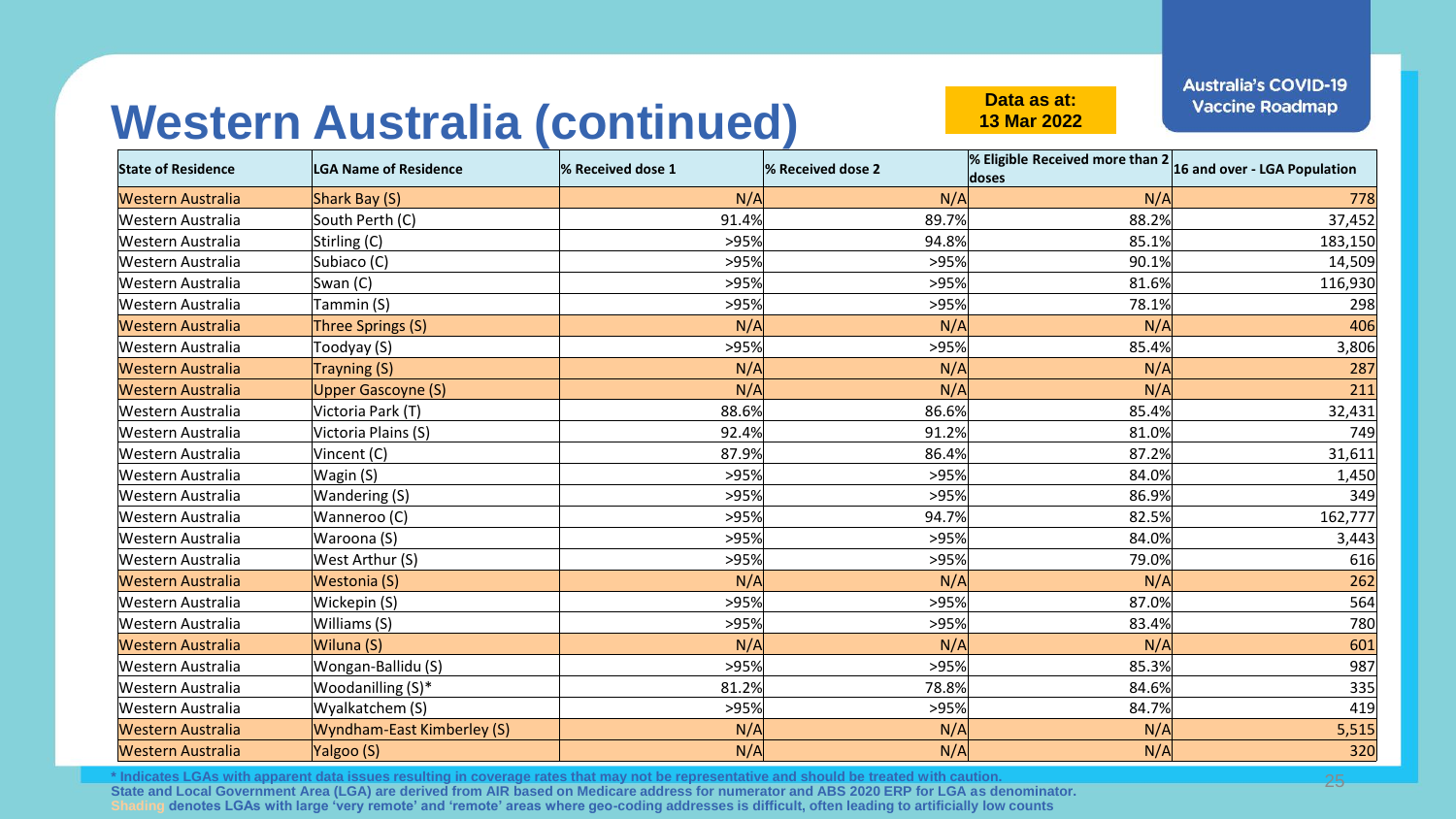#### **13 Mar 2022**

**Australia's COVID-19 Vaccine Roadmap** 

#### **Western Australia (continued) Data as at:**

| <b>State of Residence</b> | <b>LGA Name of Residence</b> | % Received dose 1 | 8 % Received dose 2 | $\%$ Eligible Received more than 2<br>doses | [16 and over - LGA Population] |
|---------------------------|------------------------------|-------------------|---------------------|---------------------------------------------|--------------------------------|
| Western Australia         | 'ilgarn (S)                  | N/A               | N/A                 | N/A                                         | 967                            |
| Western Australia         | York (S)                     | >95%              | >95%                | 88.0%                                       | 2,994                          |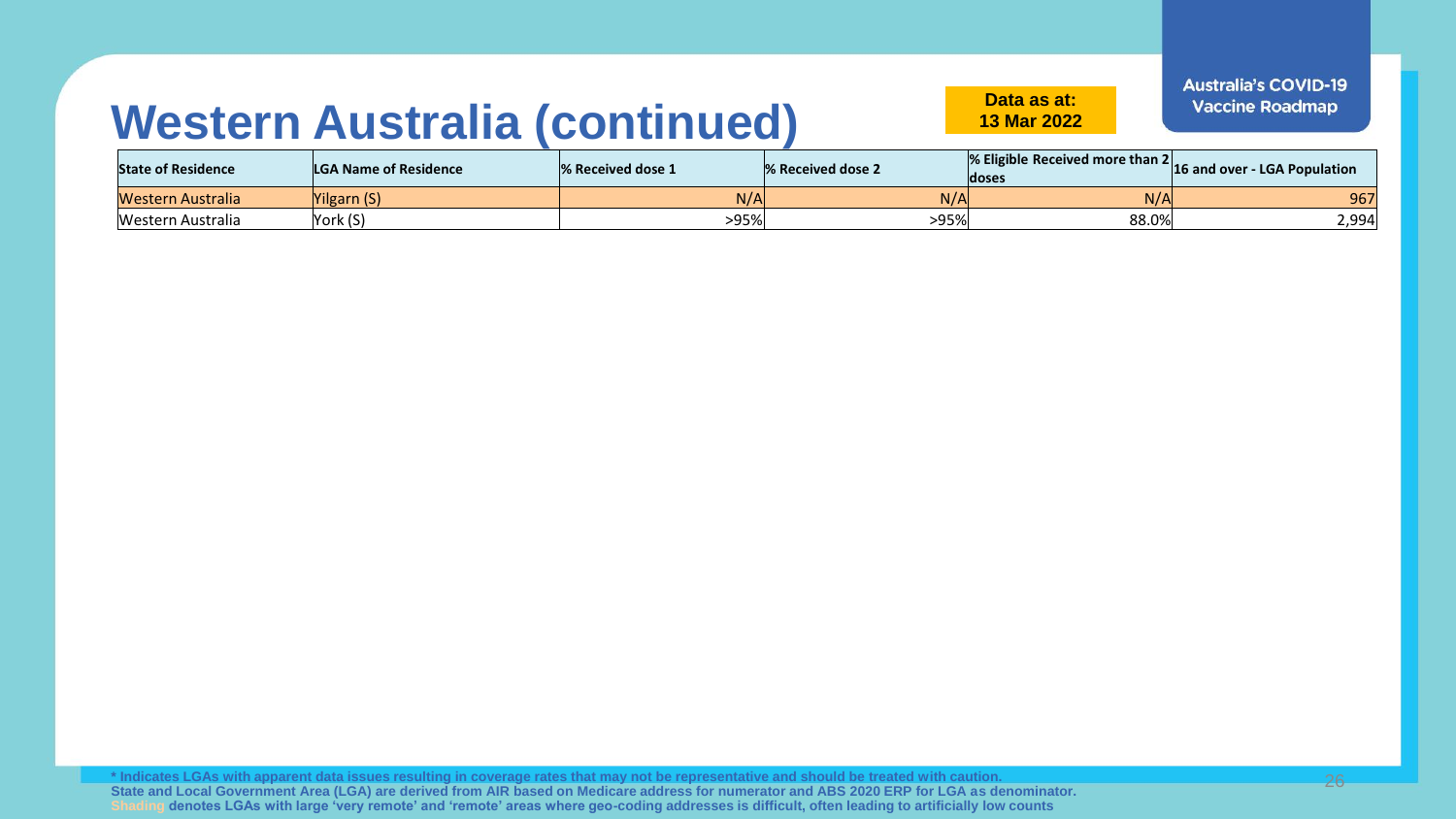#### **Other Territories Data as at:**

**13 Mar 2022**

| <b>State of Residence</b> | <b>LGA Name of Residence</b> | 1% Received dose 1 | <b>1% Received dose 2</b> | ∣doses | $\%$ Eligible Received more than 2 $ $ 16 and over - LGA Population |
|---------------------------|------------------------------|--------------------|---------------------------|--------|---------------------------------------------------------------------|
| <b>Other Territories</b>  | Unincorp. Other Territories  | N/A                | N/A                       | N/A    | 3,869                                                               |